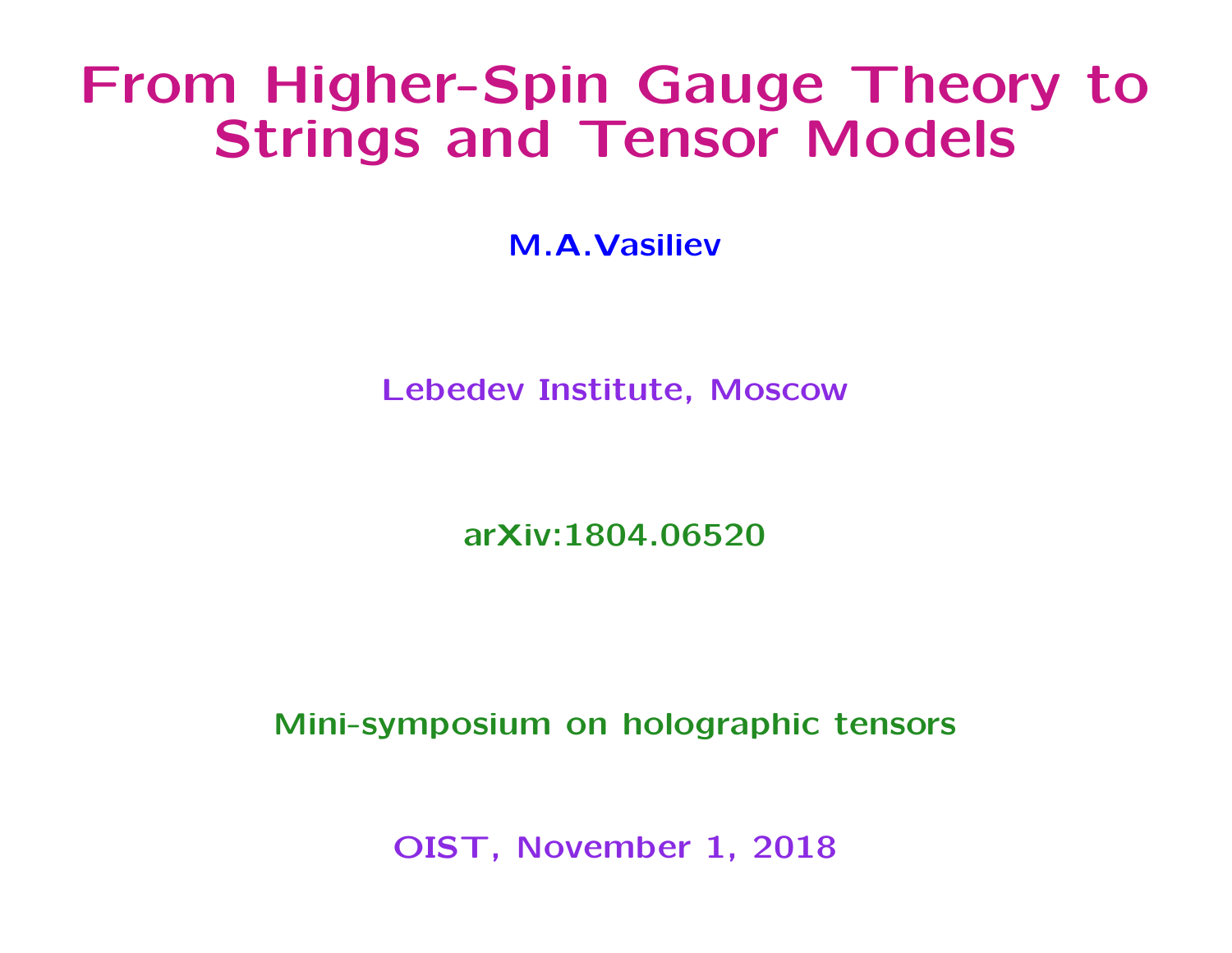## Plan

Properties of HS theories HS symmetries Framed oscillator algebras Nonlinear HS theories Coxeter groups and Cherednik algebras From Coxeter HS theories to strings and matrix models **Conclusions**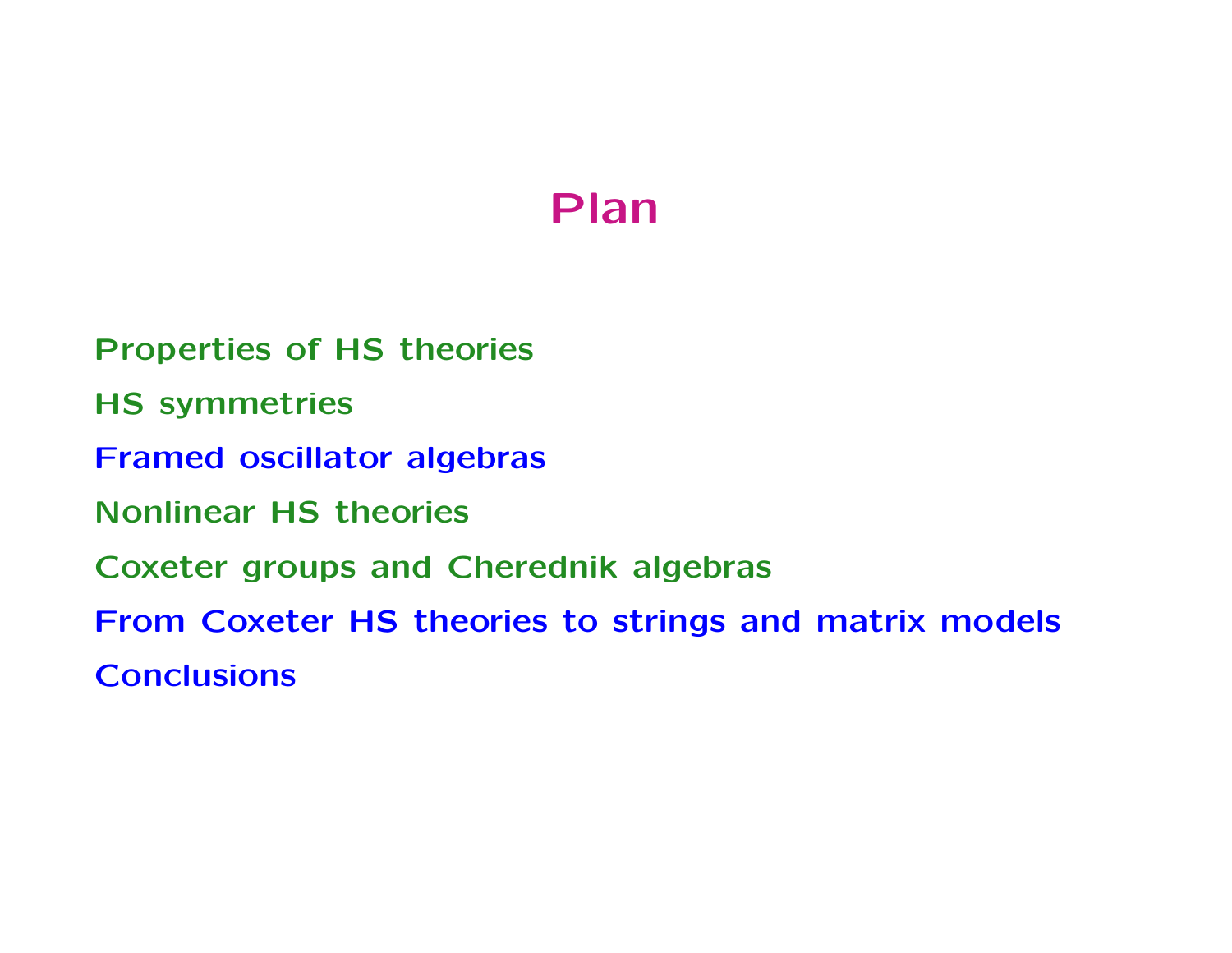### Quantum Gravity Challenge

QG effects should matter at ultra-high energies of Planck scale

$$
m_P^2 = \frac{hc}{G} \qquad m_P \sim 10^{19} GeV
$$

Given little hope to test QGR experimentally a unique chance is to conjecture that the regime of ultra high (transPlanckian) energies exhibits some high symmetries that are spontaneously broken at low energies

Idea: to understand what kind of higher symmetries can be introduced in relativistic theory and to see consequences

HS gauge theory: theory of higher symmetries beyond usual space-time and inner (super)symmetries, still being consistent with unitary QFT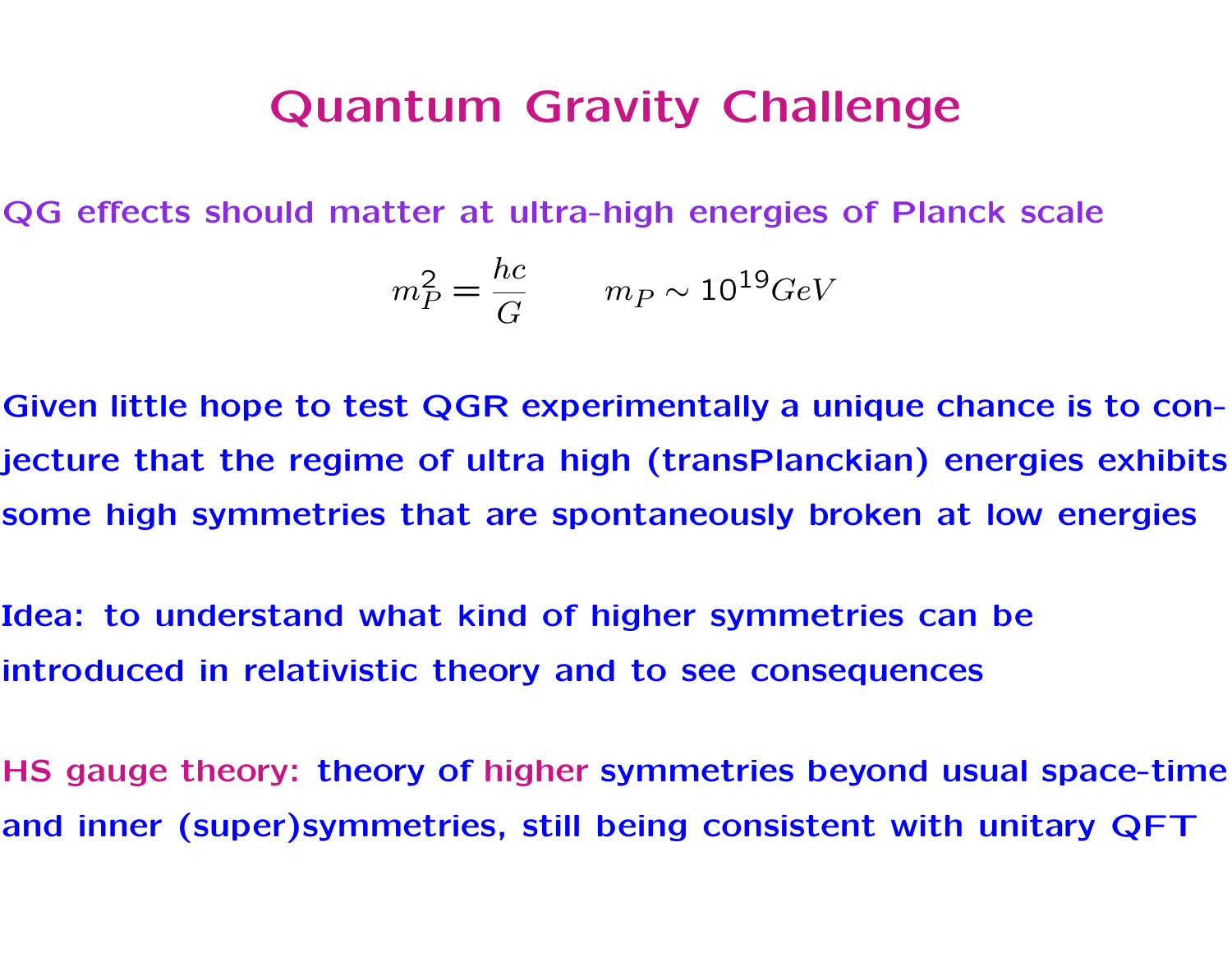#### Fronsdal Fields

Fronsdal fields 1978

All  $m = 0$  HS fields are gauge fields

 $\varphi_{n_1...n_s}$  is a rank  $s$  symmetric tensor obeying  $\varphi^k$  $\boldsymbol{k}$  $m_{mn_5...n_s}=0$ Gauge transformation:

$$
\delta\varphi_{n_1...n_s} = \partial_{(n_1} \varepsilon_{n_2...n_s)}, \qquad \varepsilon^m_{mn_3...n_{s-1}} = 0
$$

Fronsdal action  $S(\varphi)$  implies field equations:  $G_{n_1...n_s}(\varphi) = 0$  with Einstein-like tensor

$$
G_{n_1...n_s}(\varphi) := \Box \varphi_{n_1...n_s}(x) - s \partial_{(n_1} \partial^m \varphi_{n_2...n_sm})(x) + \frac{s(s-1)}{2} \partial_{(n_1} \partial_{n_2} \varphi^m_{n_3...n_sm})(x)
$$

In 60-70th it was argued (Weinberg, Coleman-Mandula) that HS symmetries cannot be realized in a nontrivial local field theory in Minkowski space

Green light: AdS background with  $\Lambda \neq 0$  Fradkin, MV, 1987 In agreement with no-go statements the limit  $\Lambda \rightarrow 0$  is singular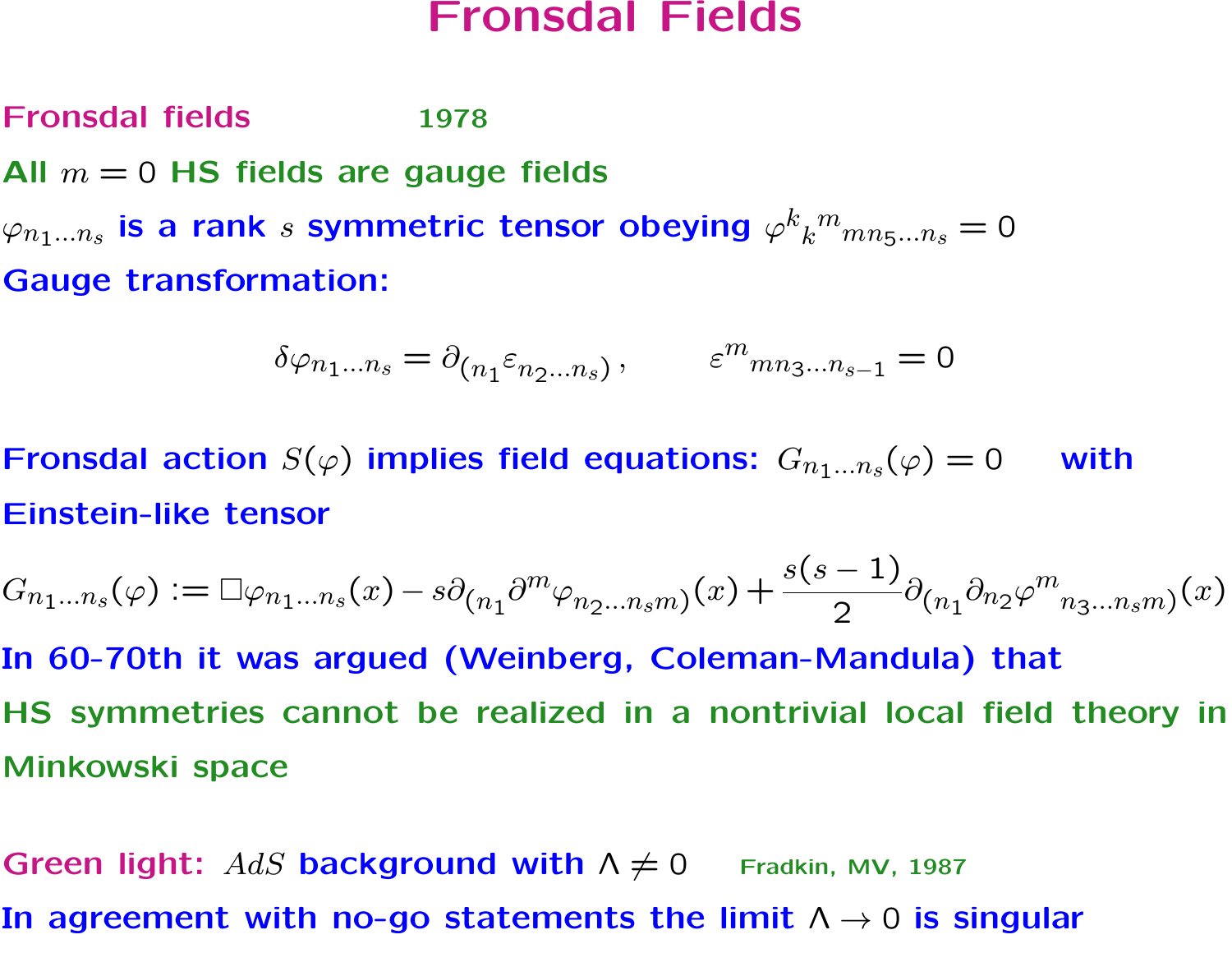## AdS/CFT Correspondence

That HS gauge theory is formulated in  $AdS_4$  fits naturally  $AdS/CFT$ Klebanov and Polyakov conjecture (2002):

 $AdS_{\bf 4}$  HS theory is dual to 3d vectorial conformal  $\sigma\text{-models}$  of  $\varphi^i, \psi^i_\alpha.$ Checked Giombi and Yin (2009) and extended to Chern-Simons BCFT

Aharony, Gur-Ari, Yacoby and Giombi, Minwalla, Prakash, Trivedi, Wadia, Yin (2011)

$$
S^B = \frac{k}{4\pi} S_{CS} + \frac{1}{2} \int d^3x D_n \phi_i D^n \phi^i, \quad S^F = \frac{k}{4\pi} S_{CS} + \int d^3x \overline{\psi}_i \gamma^n D_n \psi^i, \quad i = 1, \dots N
$$

 $3d$  bosonization as a consequence of duality

$$
\varphi = \frac{\pi}{2} \lambda_B, \qquad \varphi = \frac{\pi}{2} (1 - \lambda_F) \qquad (\eta = \exp i\varphi) \qquad \lambda := \frac{N}{k}
$$

Unexpected possibility of lab tests of Quantum Gravity

 $AdS<sub>3</sub>/CFT<sub>2</sub>$  HS correspondence Gaberdiel and Gopakumar (2010)

Tensor models:  $\phi^i \to \phi^{i_1...i_p}$  with  $(\phi_i \phi^i)^2 \to \phi^{ijk} \phi_i{}^{ln} \phi_{jl}{}^m \phi_{knm}$ CFT dual?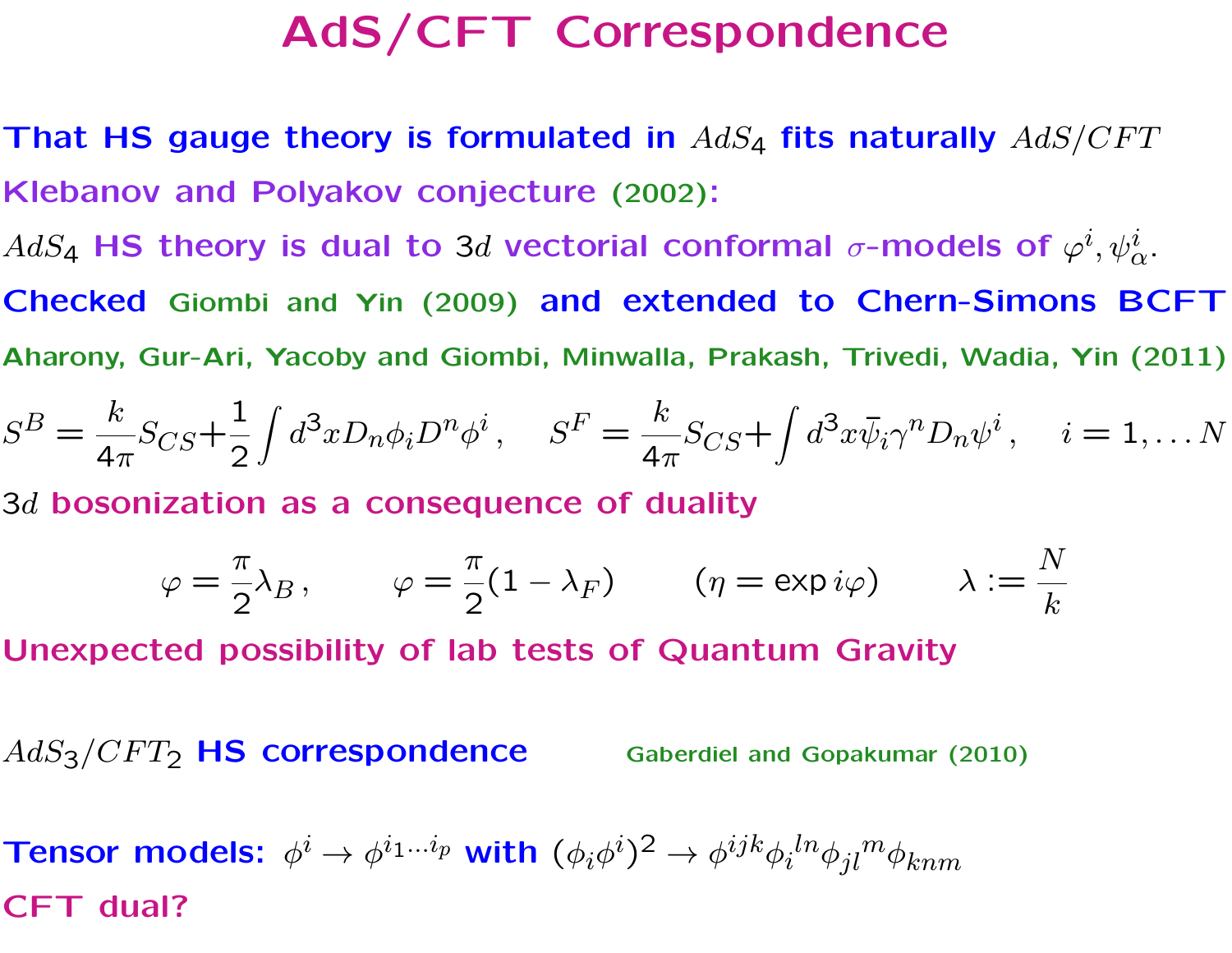## HS Gauge Theory Versus String Theory

HS theories:  $\Lambda \neq 0$ ,  $m = 0$ , symmetric fields  $s = 0, 1, 2, \ldots \infty$ First Regge trajectory

String Theory:  $\Lambda = 0$ ,  $m \neq 0$  except for a few zero modes Infinite set of Regge trajectories

What is a HS symmetry of a string-like extension of HS theory? MV 2012, Gaberdiel and Gopakumar 2014-2018 String Theory as spontaneously broken HS theory?!  $(s > 2, m > 0)$ 

AdS/CFT Boundary interpretation

HS:  $\phi^i(x)$  Vector fields

ST:  $A^{i}_{j}(x)$  Matrices

Tensor models ?!:  $\phi^{ijk...}(x)$  Tensors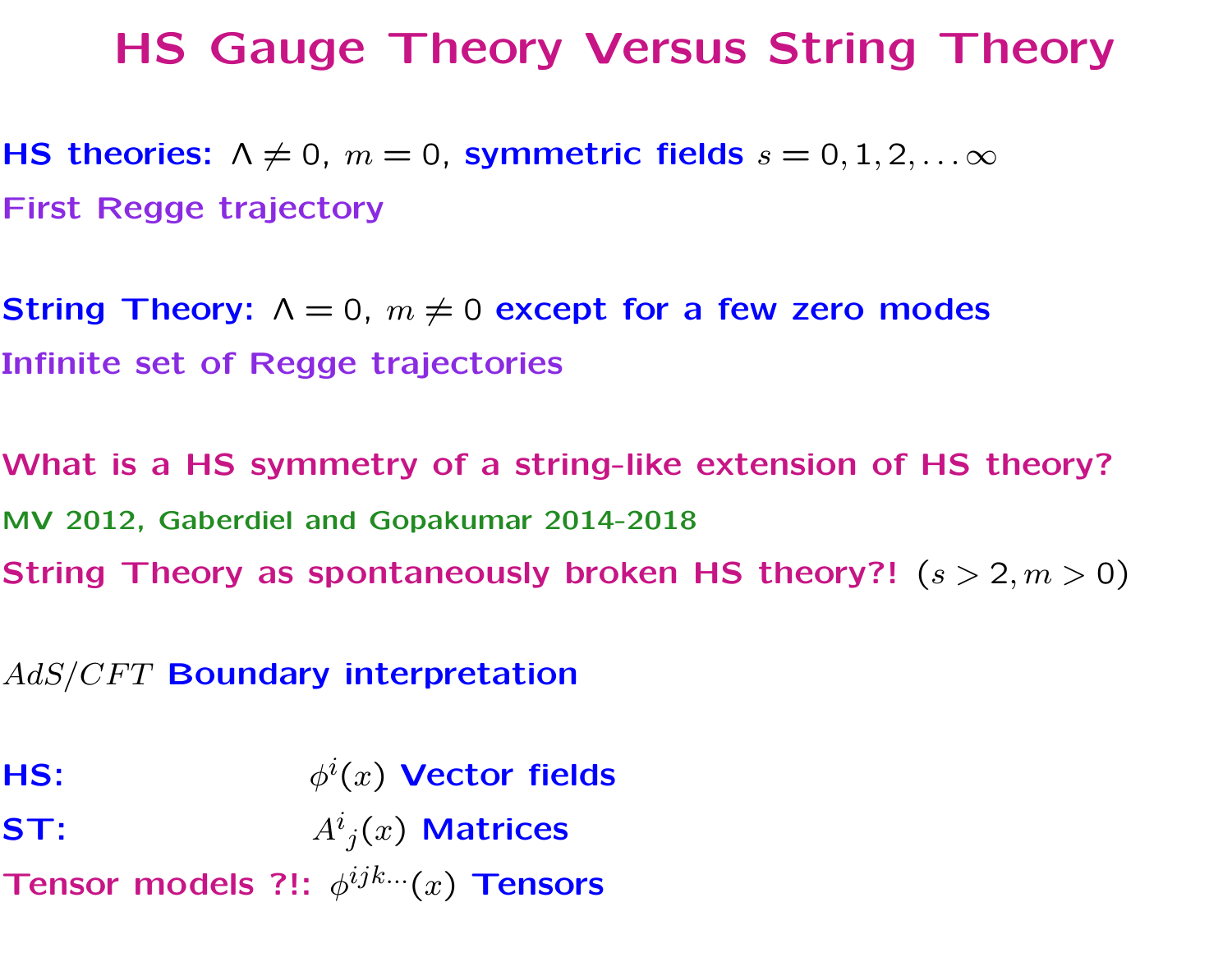### Global  $CFT_3$  HS Symmetry

Conformal HS symmetry in d dimensions = HS symmetry in  $AdS_{d+1}$ Maximal symmetry of a  $d$ -dimensional free conformal field(s) What are symmetries of KG equation? Shaynkman, MV 2001 3d; Eastwood 2002 ∀d

3d coordinates:  $x^{\alpha\beta}=x^{\beta\alpha}=\tau_n^{\alpha\beta}x^n\,,\qquad \alpha,\beta=1,2\,,\ \tau_n^{\alpha\beta}=\left(\delta^{\alpha\beta}, {\sigma_1}^{\alpha\beta}, {\sigma_3}^{\alpha\beta}\right)$ 

$$
\det |x^{\alpha\beta}| := \epsilon_{\alpha\beta}\epsilon_{\gamma\delta}x^{\alpha\gamma}x^{\beta\delta} = x^n x_n, \qquad \epsilon_{\alpha\beta} = -\epsilon_{\beta\alpha}, \qquad \epsilon_{12} = 1
$$

3d Lorentz algebra:  $o(2, 1) \sim sp(2, R) \sim sl_2(R)$ .  $\alpha, \beta$  are spinor indices

Unfolded Klein-Gordon equation  $\Box C(x) = 0$  for a scalar  $C(x)$ 

$$
\partial_{\alpha\beta}C(x) = C_{\alpha\beta}(x), \qquad \partial_{\alpha\beta}C_{\gamma\delta}(x) = C_{\alpha\beta;\gamma\delta}(x), \qquad \partial_{\alpha\beta} = \frac{\partial}{\partial x^{\alpha\beta}}
$$

$$
\Box C(x) = 0 \longrightarrow \epsilon^{\alpha\gamma}\epsilon^{\beta\delta}\partial_{\alpha\beta}\partial_{\gamma\delta}C(x) = 0
$$

implies  $C_{\alpha\beta;\gamma\delta}(x)$  is totally symmetric:  $C_{\alpha\beta;\gamma\delta}(x) = C_{\alpha\beta\gamma\delta}(x)$ . Continuation:

$$
dx^{\alpha_1\alpha_2}\partial_{\alpha_1\alpha_2}C_{\beta_1...\beta_n}(x) = dx^{\alpha_1\alpha_2}C_{\alpha_1\alpha_2\beta_1...\beta_n}(x)
$$

 $C_{\beta_1...\beta_n}$  parameterize all on-shell nontrivial higher derivatives of  $C$ .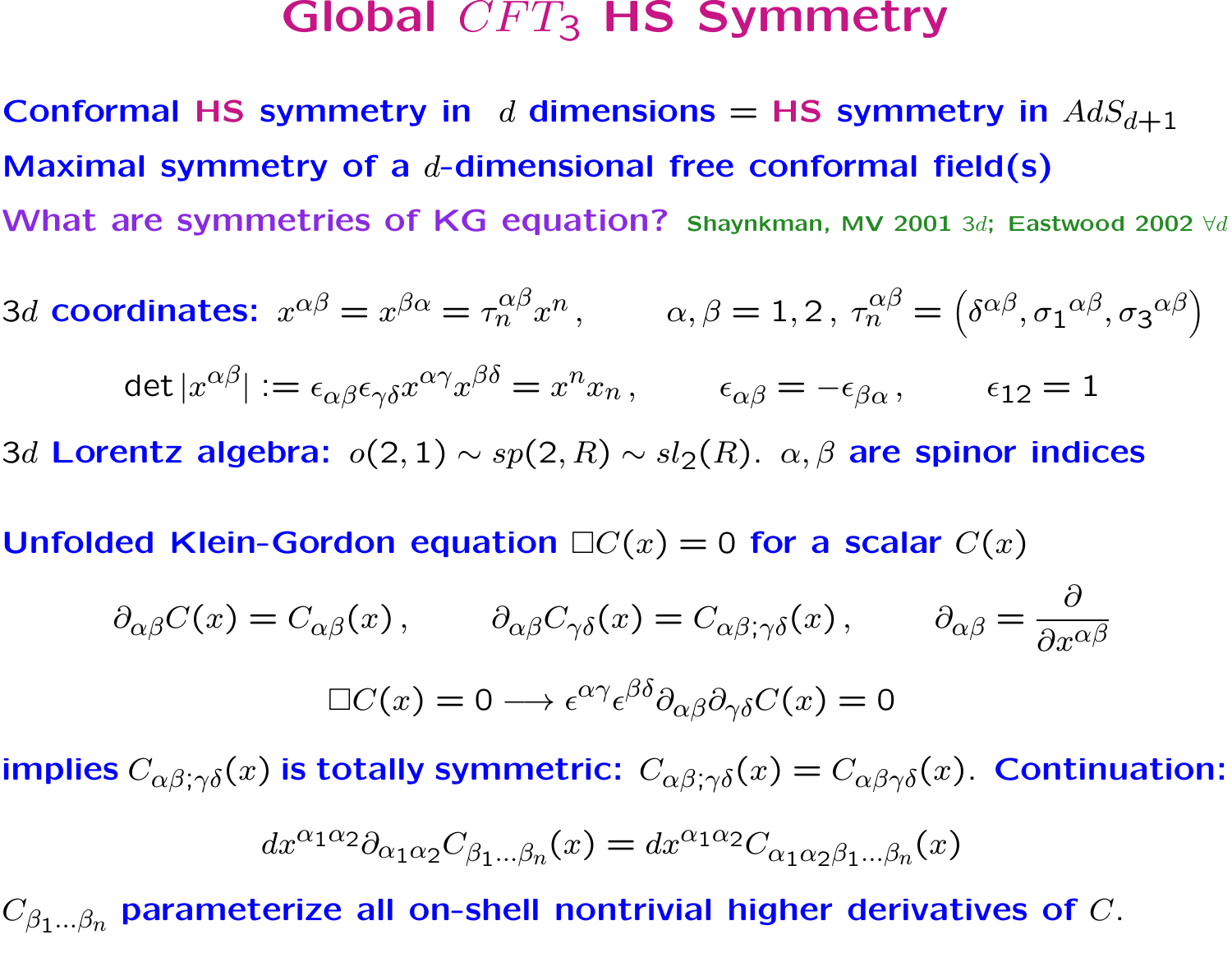### Unfolded Form of 3d Massless Equations

Packing all symmetric multispinors into a generating function of commuting spinor variables  $y^{\alpha}$ 

$$
C(y|x) = \sum_{n=0}^{\infty} C^{\alpha_1...\alpha_{2n}}(x)y_{\alpha_1}...y_{\alpha_{2n}}
$$

unfolded 3d massless equations take the form

$$
dx^{\alpha\beta} \left( \frac{\partial}{\partial x^{\alpha\beta}} + \frac{\partial^2}{\partial y^{\alpha} \partial y^{\beta}} \right) C(y|x) = 0
$$

 $3d$  conformal HS algebra is the algebra of various differential operators  $\epsilon(y,\frac{\partial}{\partial y})$  obeying  $\epsilon(-y,-\frac{\partial}{\partial y})=\epsilon(y,\frac{\partial}{\partial y})$ 

$$
\delta C(y|x) = \epsilon(y, \frac{\partial}{\partial y}|x)C(y|x)
$$

$$
\epsilon(y, \frac{\partial}{\partial y}|x) = \exp\left[-x^{\alpha\beta} \frac{\partial^2}{\partial y^{\alpha} \partial y^{\beta}}\right] \epsilon_{gl}(y, \frac{\partial}{\partial y}) \exp\left[x^{\alpha\beta} \frac{\partial^2}{\partial y^{\alpha} \partial y^{\beta}}\right]
$$

 $\epsilon_{gl}(y,\frac{\partial}{\partial y})$ : 3d HS symmetry algebra is Weyl algebra with spinor generators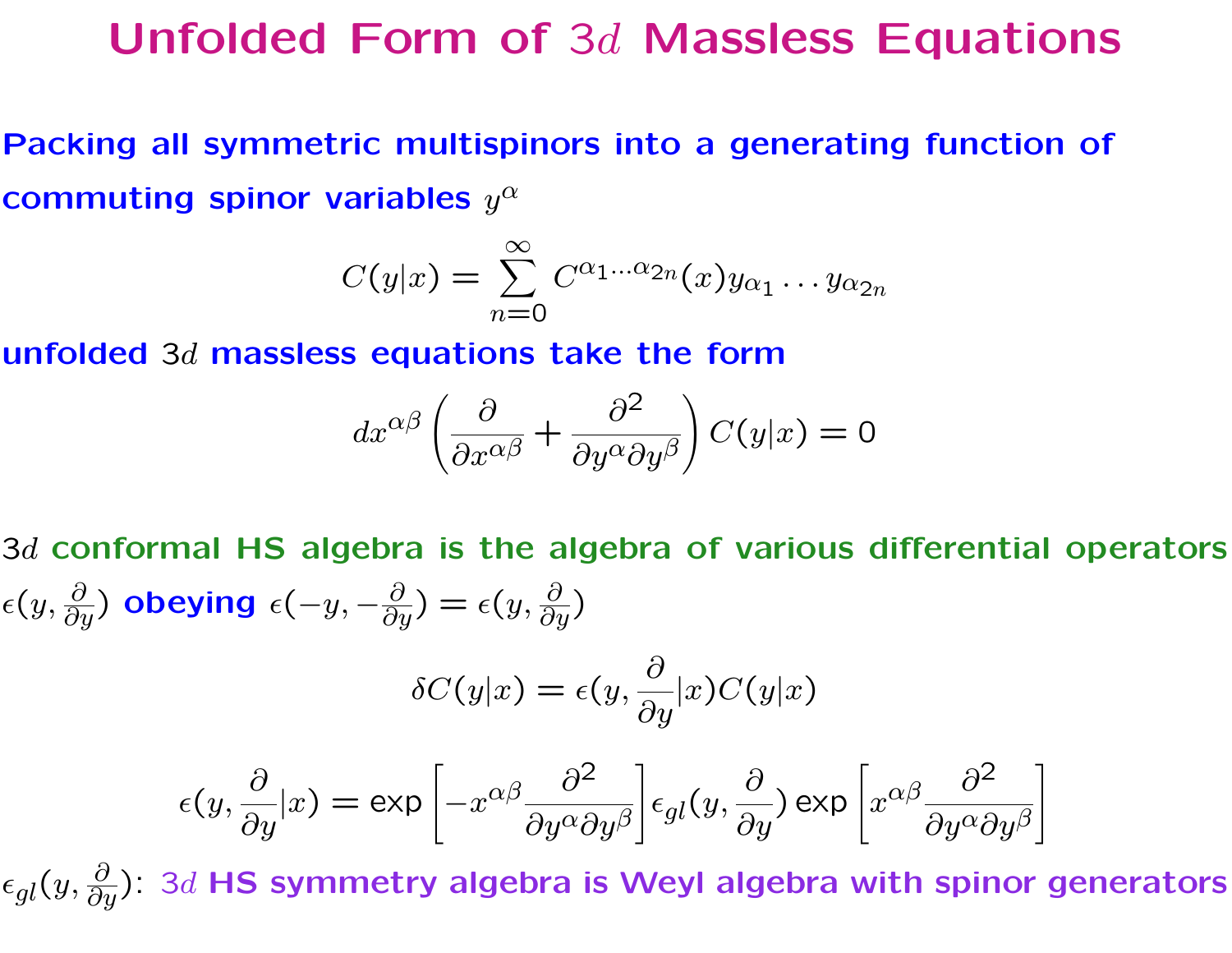#### Properties of HS Algebras

Global symmetry of symmetric vacuum of HS theory Fradkin, MV 1986 Let  $T_s$  be a homogeneous polynomial of degree  $2(s-1)$  in  $y^{\alpha}, \frac{\partial}{\partial y}$  $\overline{\partial y^\alpha}$ 

$$
[T_{s_1}, T_{s_2}] = T_{s_1 + s_2 - 2} + T_{s_1 + s_2 - 4} + \ldots + T_{|s_1 - s_2| + 2}
$$

Once spin  $s > 2$  appears, the HS algebra contains an infinite tower of higher spins:  $[T_s, T_s]$  gives rise to  $T_{2s-2}$  as well as  $T_2$  of  $o(3, 2) \sim sp(4)$ .

Usual symmetries: spin- $s \leq 2$   $u(1) \oplus o(3, 2)$ : maximal finite-dimensional subalgebra of  $hu(1, 0|4)$ .  $u(1)$  is associated with the unit element. Three types of HS algebras:  $hu(n, m|4)$ ,  $ho(n, m|4)$ ,  $husp(2n, 2m|4)$ 

Since HS symmetries do not commute with space-time symmetries

$$
[T^n, T^{HS}] = T^{HS}, \qquad [T^{nm}, T^{HS}] = T^{HS} \implies \delta_{HS} \varphi_{nm} \sim \varphi_{HS}
$$

Riemann geometry is not appropriate for HS theory How (non)local is HS gauge theory?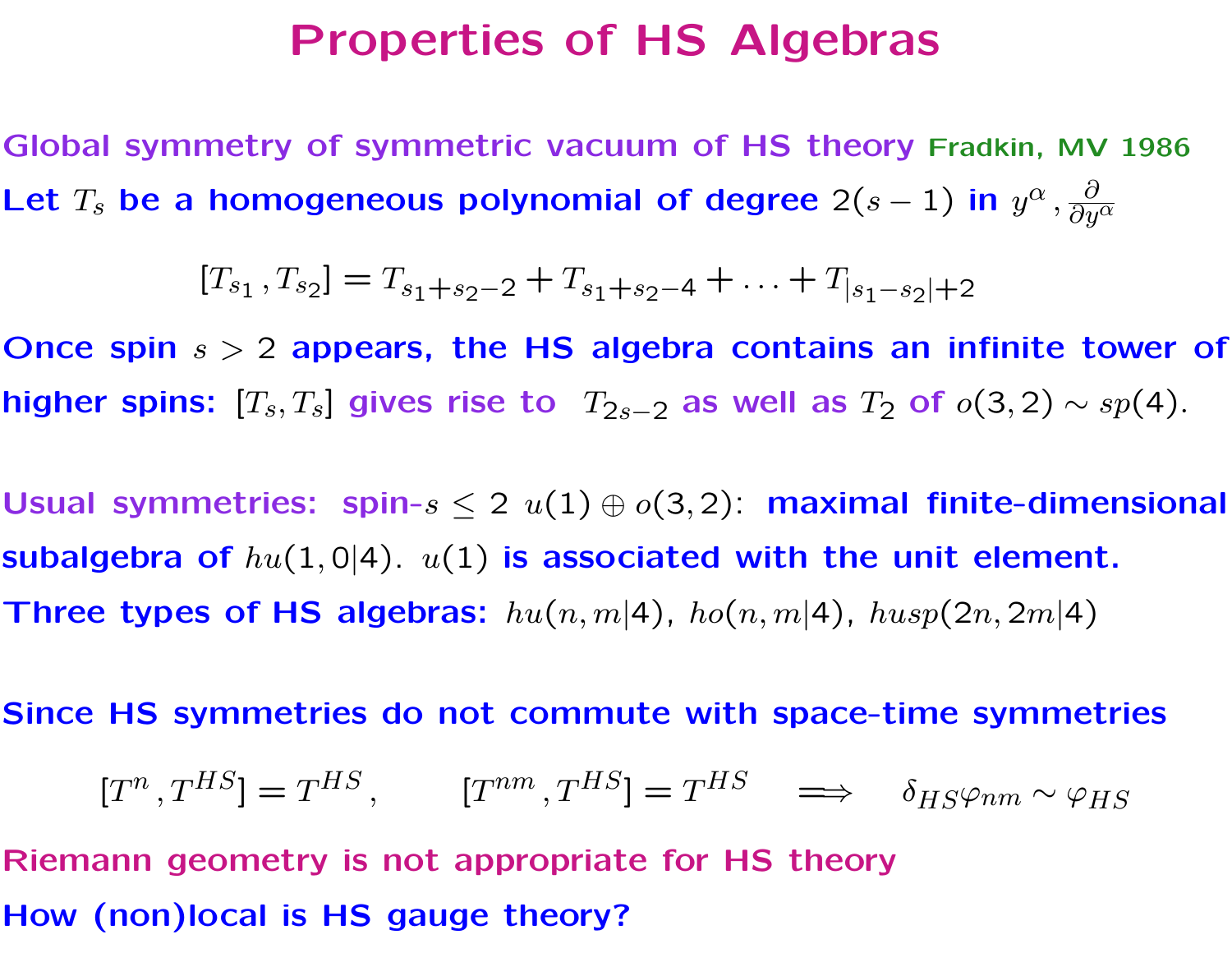### HS Algebra and Modules

#### Free field analysis: realization of the HS algebra as Weyl algebra

 $[y_\alpha\,,y_\beta]_\ast=2i\varepsilon_{\alpha\beta}\,,\qquad [\bar y_{\dot\alpha}\,,\bar y_{\dot\beta}]_\ast=2i\varepsilon_{\dot\alpha\dot\beta}\qquad \text{Fradkin, MV 1987}$ AdS<sub>4</sub> algebra  $sp(4) \sim o(3, 2)$ 

Naive way to extend the spectrum of fields

$$
y_{\alpha} \to y_{\alpha}^n
$$

does not lead to physically acceptable HS theories

Let  $hs_1$  be a HS algebra with the single set of oscillators The Fock  $hs_1$ -module  $F_1$  describes free boundary conformal fields

$$
D|0\rangle = h_1|0\rangle
$$

The lowest weight representations of the naively extended algebras  $h s_p$ built from  $p$  copies of oscillators have too high weights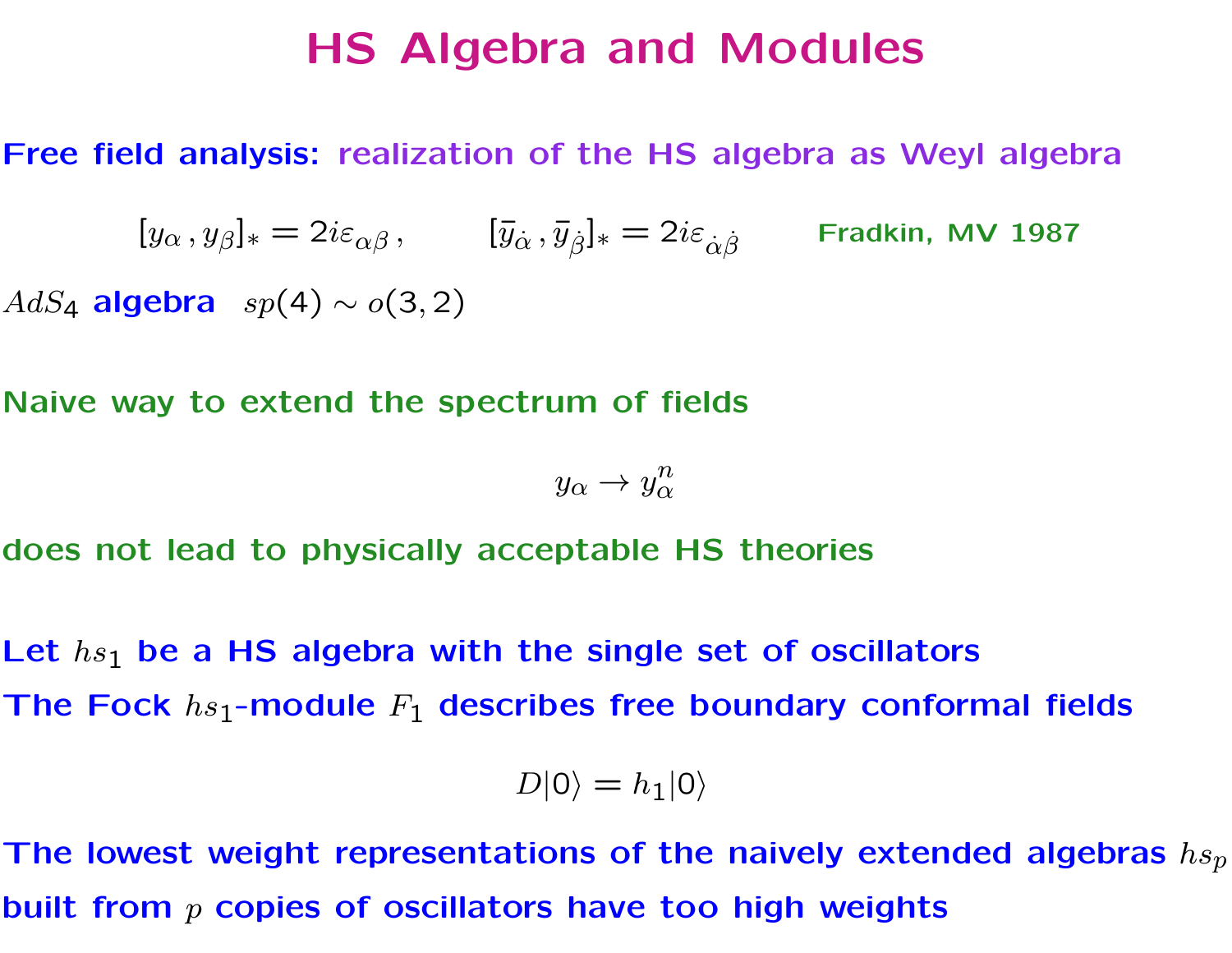### Framed Oscillator Algebras

The problem is resolved in the framed oscillator algebras replacing usual oscillator algebra

$$
[y_\alpha^n, y_\beta^m]_* = 2i\delta^{nm}\epsilon_{\alpha\beta}I,
$$

where  $I$  is the unit element by

$$
[y_\alpha^n, y_\beta^m]_* = 2i\delta^{nm}\epsilon_{\alpha\beta}I_n
$$

"Units"  $I_n$  are assigned to each specie of the oscillators forming a set of commutative central idempotents

$$
I_i I_j = I_j I_i, \qquad I_i I_i = I_i
$$

This allows us to consider Fock modules  $F_i$  obeying

$$
I_j F_i = \delta_{ij} F_i
$$

equivalent to those of the single-oscillator case:

massless HS fields are in the spectrum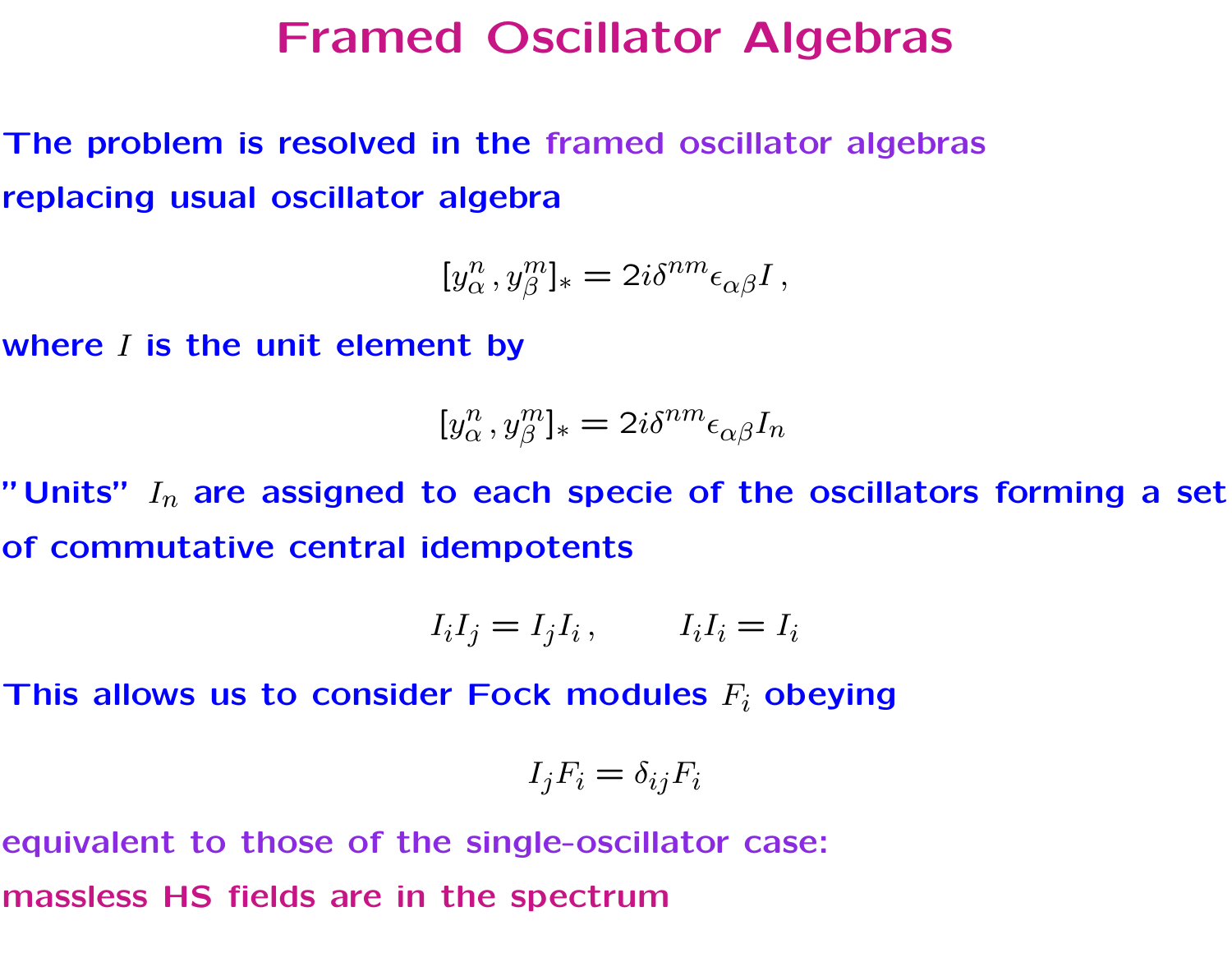## Unfolded dynamics

#### First-order form of differential equations

$$
\dot{q}^i(t) = \varphi^i(q(t)) \qquad \text{initial values:} \quad q^i(t_0)
$$

Unfolded dynamics: multidimensional covariant generalization

$$
\frac{\partial}{\partial t} \to d, \qquad q^{i}(t) \to W^{\Omega}(x) = dx^{n_1} \wedge \ldots \wedge dx^{n_p} W_{n_1 \ldots n_p}(x)
$$
  

$$
dW^{\Omega}(x) = G^{\Omega}(W(x)), \qquad d = dx^{n_1} \partial_n \qquad MV \quad 1988
$$

 $G^{\Omega}(W)$  : function of "supercoordinates"  $W^{\Phi}$ 

$$
G^{\Omega}(W) = \sum_{n=1}^{\infty} f^{\Omega} \Phi_{1\cdots}\Phi_n W^{\Phi_1} \wedge \cdots \wedge W^{\Phi_n}
$$

 $d > 1$ : Nontrivial compatibility conditions

$$
G^{\Phi}(W) \wedge \frac{\partial G^{\Omega}(W)}{\partial W^{\Phi}} \equiv 0
$$

Holographic duality between theories in different dimensions: universal unfolded system admits different space-time interpretations.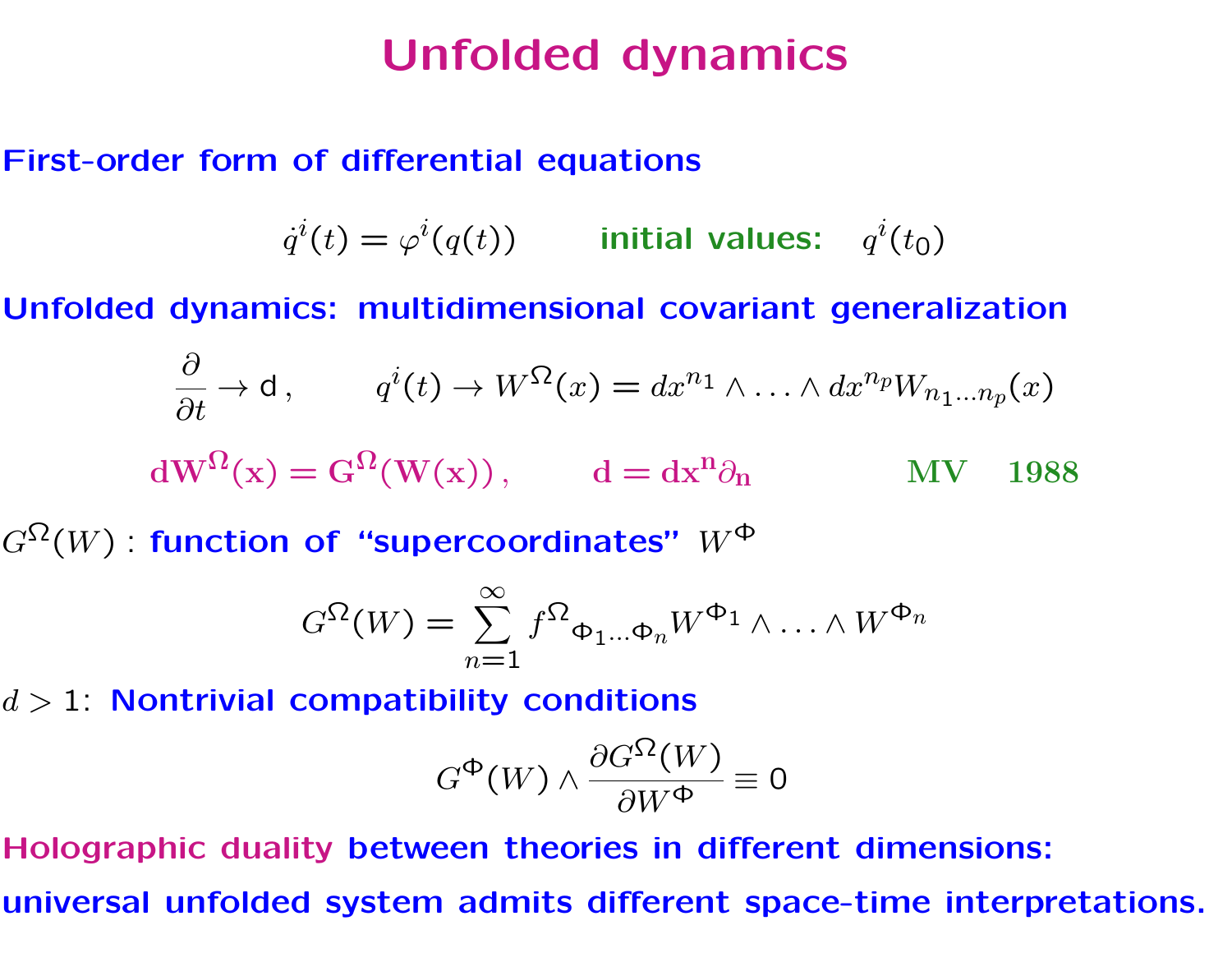#### Massless Fields in  $AdS_4$

Infinite set of spins  $s = 0, 1/2, 1, 3/2, 2...$  Fermions need doubling of fields Doubled Weyl algebra connection:  $\omega^{ii}(y, \bar{y} | x)$ ,  $i = 0, 1$ Twisted adjoint module:  $C^{i1-i}(y, \bar{y} | x)$ ,

$$
\bar{\omega}^{ii}(y,\bar{y} \mid x) = \omega^{ii}(\bar{y},y \mid x), \qquad \bar{C}^{i\,1-i}(y,\bar{y} \mid x) = C^{1-i\,i}(\bar{y},y \mid x)
$$

$$
A(y,\bar{y} \mid x) = i \sum_{n,m=0}^{\infty} \frac{1}{n!m!} y_{\alpha_1} \dots y_{\alpha_n} \bar{y}_{\beta_1} \dots \bar{y}_{\beta_m} A^{\alpha_1 \dots \alpha_n} \beta_1 \dots \beta_m(x)
$$

Nonlinear HS equations demand doubling of spinors and Klein operator

$$
\omega(Y|x) \longrightarrow W(Z;Y;K|x) , \qquad C(Y|x) \longrightarrow B(Z;Y;K|x)
$$

Some of the nonlinear HS equations determine the dependence on  $Z_A$  in terms of "initial data"  $\omega(Y;K|x)$  and  $C(Y;K|x)$   $S(Z;Y;K|x) =$  $dZ^AS_A(Z;Y;K|x)$  is a connection along  $Z^A$ 

Klein operators  $K = (k, \bar{k})$ : k generates chirality automorphisms

$$
kf(A) = f(\tilde{A})k, \quad A = (a_{\alpha}, \bar{a}_{\dot{\alpha}}): \quad \tilde{A} = (-a_{\alpha}, \bar{a}_{\dot{\alpha}})
$$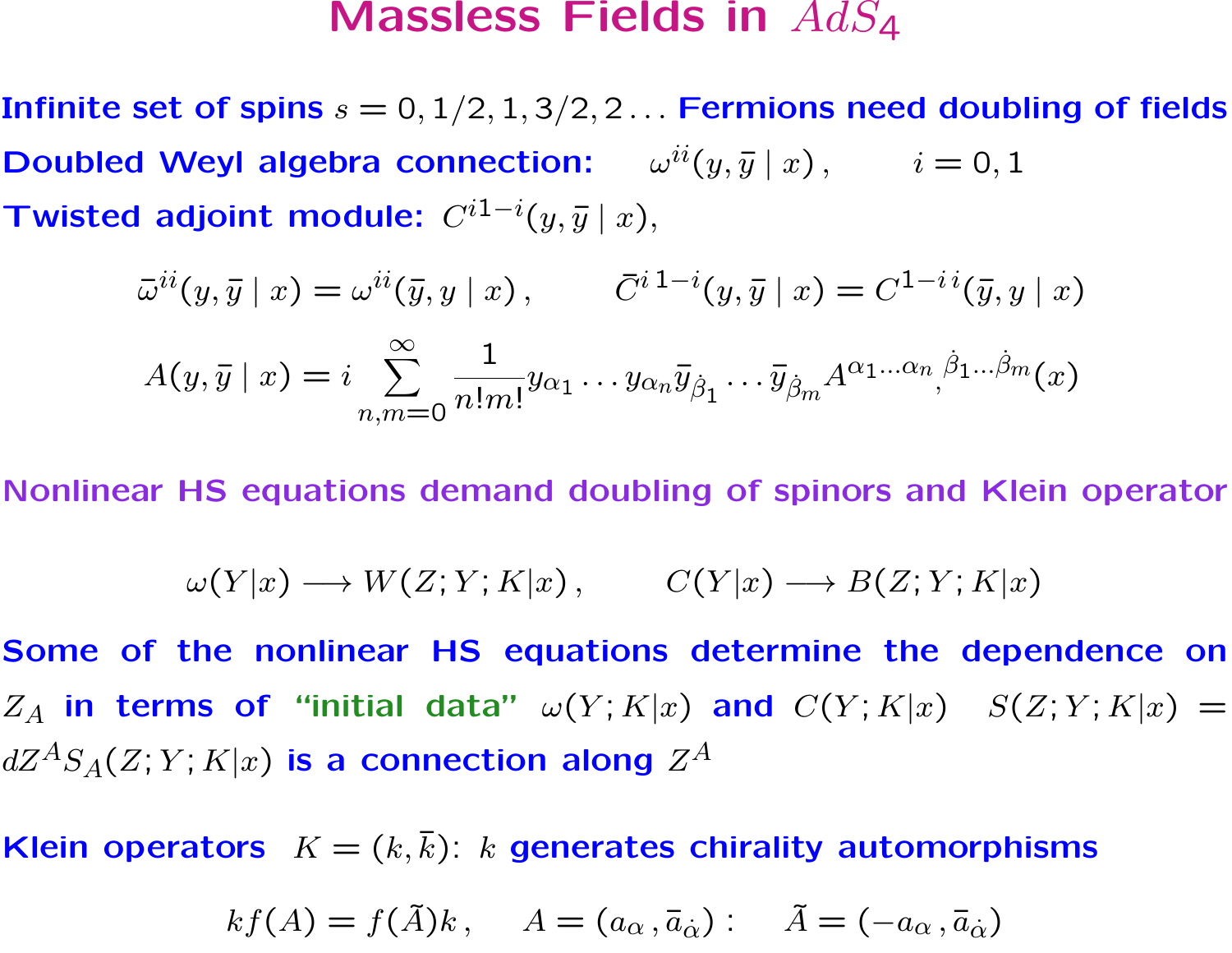## Nonlinear HS Equations

#### HS star product

$$
(f * g)(Z, Y) = \int dS dT \exp iS_A T^A f(Z + S, Y + S)g(Z - T, Y + T)
$$

 $[Y_A, Y_B]_* = -[Z_A, Z_B]_* = 2iC_{AB}$ ,  $Z - Y : Z + Y$  normal ordering

#### Inner Klein operators:

 $\kappa = \exp iz_{\alpha}y^{\alpha}, \qquad \bar{\kappa} = \exp i\bar{z}_{\dot{\alpha}}\bar{y}^{\dot{\alpha}}, \qquad \kappa * f = \tilde{f} * \kappa, \qquad \kappa * \kappa = 1$  $\int$  $\int$  $\begin{array}{c} \end{array}$  $dW + W * W = 0$  $dB + W * B - B * W = 0$  $dS + W * S + S * W = 0$  1992  $S * B - B * S = 0$  $\mathbf{S} * \mathbf{S} = \mathbf{i} (\mathrm{d}\mathrm{Z}^\mathrm{A} \mathrm{d} \mathrm{Z}_\mathrm{A} + \eta \mathrm{d} \mathrm{z}^\alpha \mathrm{d} \mathrm{z}_\alpha \mathrm{B} * \mathrm{k} * \kappa + \bar{\eta} \mathrm{d} \bar{\mathrm{z}} \dot{\alpha} \mathrm{d} \bar{\mathrm{z}}_{\dot{\alpha}} \mathrm{B} * \mathrm{k} * \bar{\kappa})$ 

Dynamical content is located in the  $x$ -independent twistor sector

The non-zero curvature has the form of  $Z_2$ -Cherednik algebra This form comes out from the consistency of nonlinear HS equations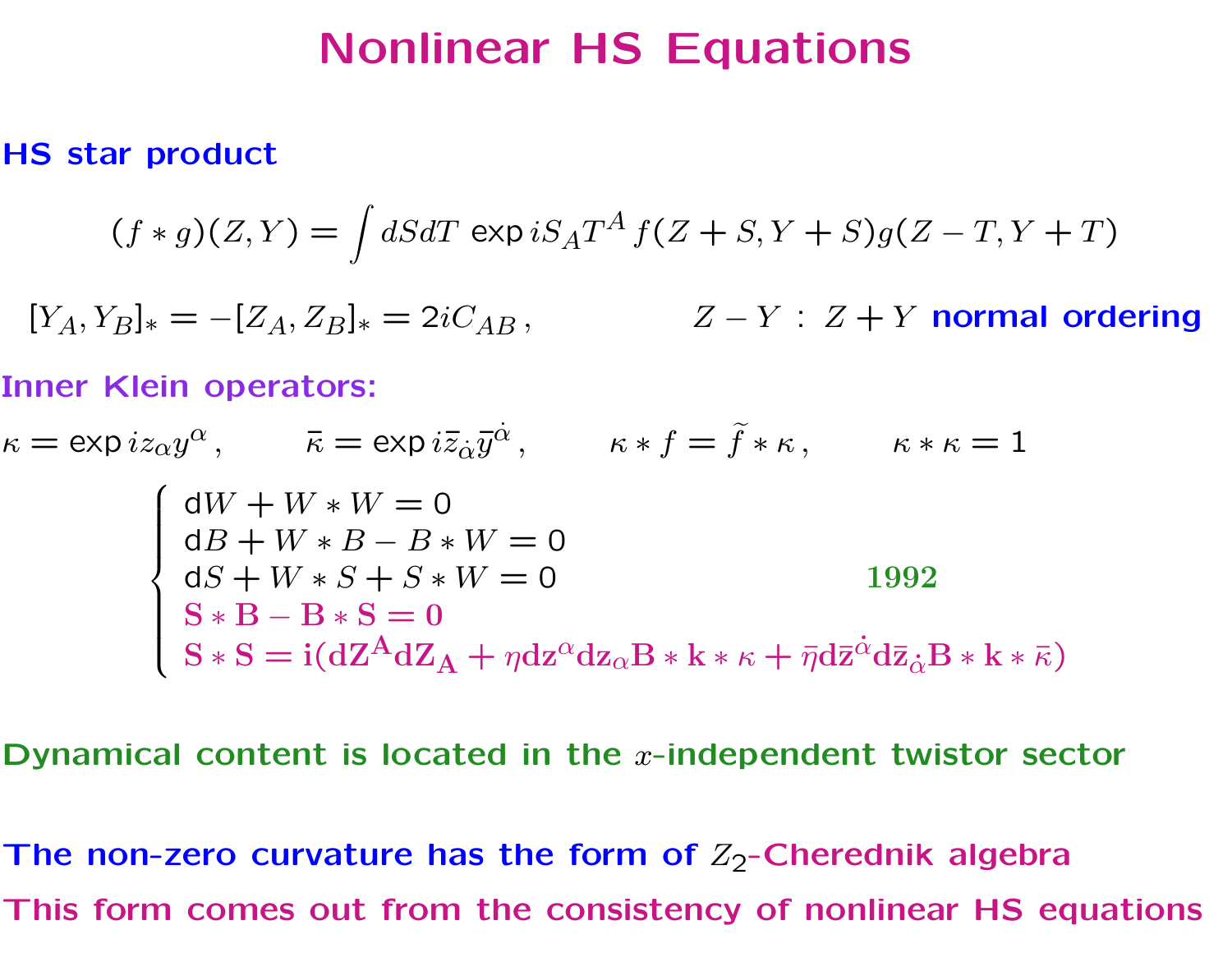#### Coxeter Groups and Cherednik Algebras

A rank- $p$  Coxeter group  $C$  is generated by reflections with respect to root vectors  $\{v_a\}$  in a p-dimensional Euclidean vector space V. An elementary reflection associated with  $v_a$ 

$$
R_{v_a} x^i = x^i - 2v_a^i \frac{(v_a, x)}{(v_a, v_a)}, \qquad R_{v_a}^2 = I
$$

Cherednik deformation of the semidirect product of the Weyl (oscillator) algebra with the group algebra of  $C$  is

$$
[q_\alpha^n, q_\beta^m] = -i\epsilon_{\alpha\beta} \left( 2\delta^{nm} + \sum_{v \in \mathcal{R}} \nu(v) \frac{v^n v^m}{(v, v)} k_v \right), \qquad k_v q_\alpha^n = R_v{}^n{}_m q_\alpha^m k_v
$$

It respects Jacobi identities  $(\alpha = 1, 2, n = 1; \ldots, p)$ 

Coupling constants  $\nu(v)$  are invariants of C being constant on the conjugacy classes of root vectors under the action of  $\mathcal C$ .

#### General framed Cherednik algebra

$$
[q_{\alpha}^n, q_{\beta}^m] = -i\epsilon_{\alpha\beta} \left( 2\delta^{nm} I_n + \sum_{v \in \mathcal{R}} \nu(v) \frac{v^n v^m}{(v, v)} \hat{k}_v \right), \qquad \hat{k}_v := k_v \prod I_{i_1(v)} \dots I_{i_k(v)}
$$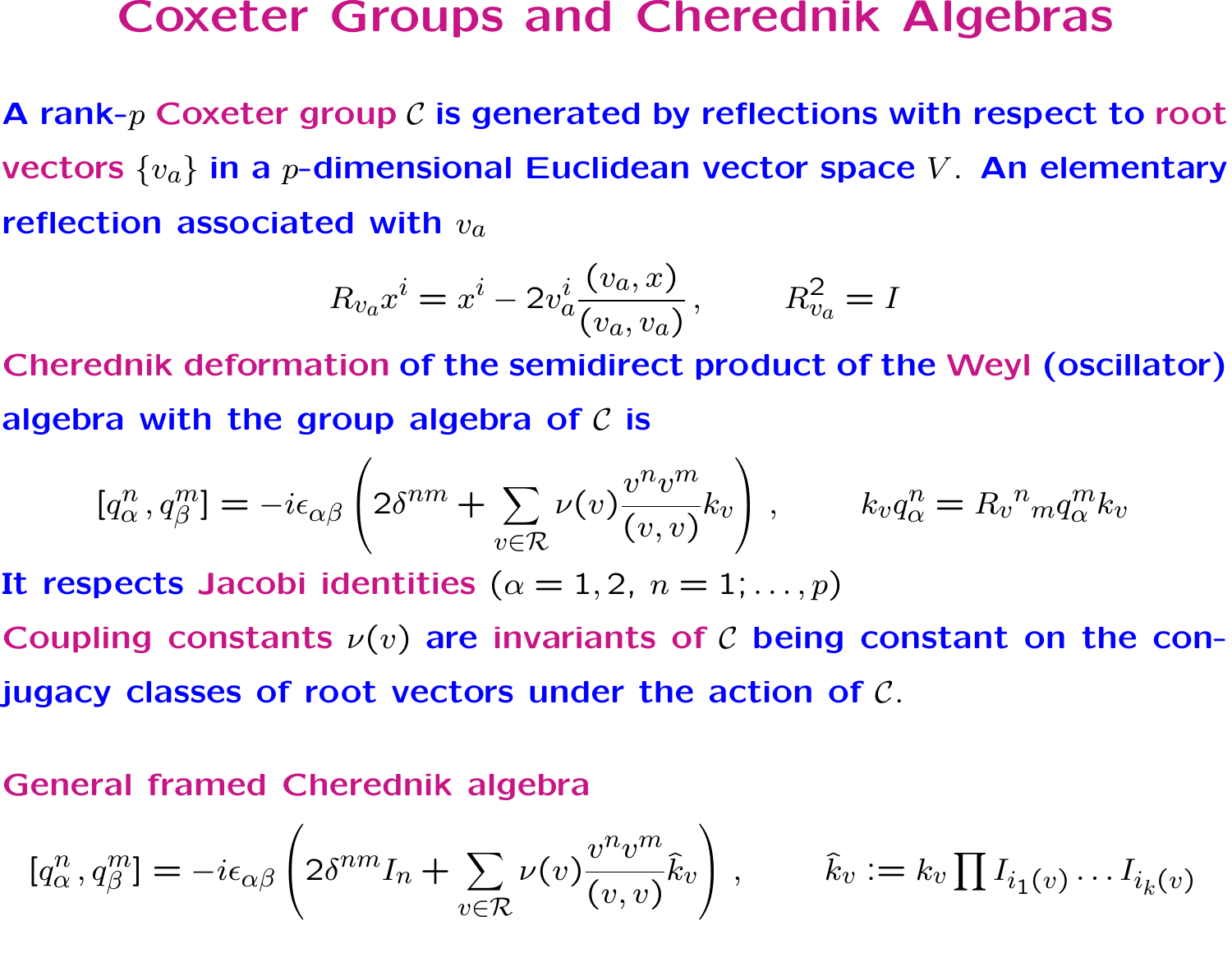### $B_p$ –Coxeter System

Important case of the Coxeter root system is  $B_p$  with the roots

 $R_1 = {\pm e^n \qquad 1 \le n \le p}, \qquad R_2 = {\pm e^n \pm e^m \quad 1 \le n < m \le p}.$ 

Apart from permutations  $B_p$  contains reflections of basis axes  $v^n_{\pm}=e^n$ .  $R_1$  and  $R_2$  form two conjugacy classes of  $B_p$ .

The Coxeter group of 3d HS theory is  $A_1 \sim B_1$ .

 $B_2$  underlies the string-like HS models.

 $B_p$  is conjectured to underly tensor-like HS models.

Lorentz symmetry of HS theories follows from the fundamental property of Cherednik algebras that for any Coxeter root system the generators

$$
t_{\alpha\beta} := \frac{i}{4}\sum_{n=1}^p \{q_\alpha^n, q_\beta^n\}
$$

obey the  $sp(2)$  commutation relations properly rotating all indices  $\alpha$ 

$$
[t_{\alpha\beta}, q^n_\gamma] = \epsilon_{\beta\gamma} q^n_\alpha + \epsilon_{\alpha\gamma} q^n_\beta
$$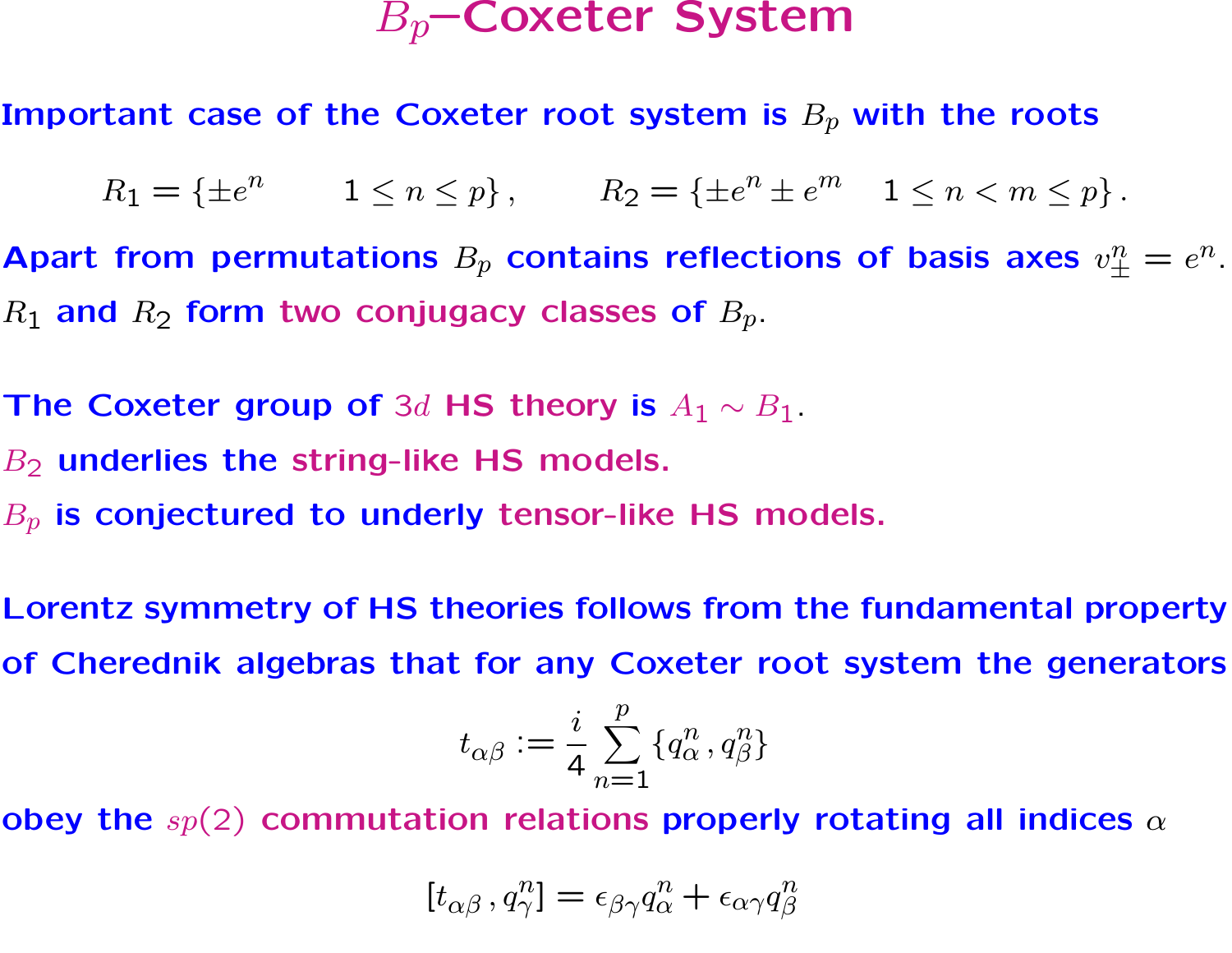## Coxeter HS Equations

Unfolded equations for 1804.06520 C-HS theories remain the same except

$$
iS * S = dZ^{An} dZ_{An} + \sum_{i} \sum_{v \in \mathcal{R}_i} F_{i*}(B) \frac{dZ_n^{\alpha} v^n dZ_{\alpha m} v^m}{(v, v)} * \kappa_v
$$

 $\kappa_v$  are generators of C acting trivially on all elements except for  $dZ_{\alpha n}$ 

$$
\kappa_v * dZ_{\alpha}^n = R_v^{\ n} m dZ_{\alpha}^m * \kappa_v
$$

 $F_{i*}(B)$  is any star-product function of the zero-form B on the conjugacy classes  $R_i$  of  $\mathcal C$ . In the important case of the Coxeter group  $B_p$ 

$$
S*S = dZ_{An}dZ^{An} + \sum_{v \in \mathcal{R}_1} F_{1*}(B) \frac{dZ_n^{\alpha} v^n dZ_{\alpha m} v^m}{(v, v)} * \kappa_v + \sum_{v \in \mathcal{R}_2} F_{2*}(B) \frac{dZ_n^{\alpha} v^n dZ_{\alpha m} v^m}{(v, v)} * \kappa_v
$$

with arbitrary  $F_{1*}(B)$  and  $F_{2*}(B)$  responsible for the

HS and stringy/tensorial features, respectively

 $F_{2*}(B) \neq 0$  for  $p \geq 2$ .

The framed construction leads to a proper massless spectrum.

Jacobi for Cherednik imply consistency of field equations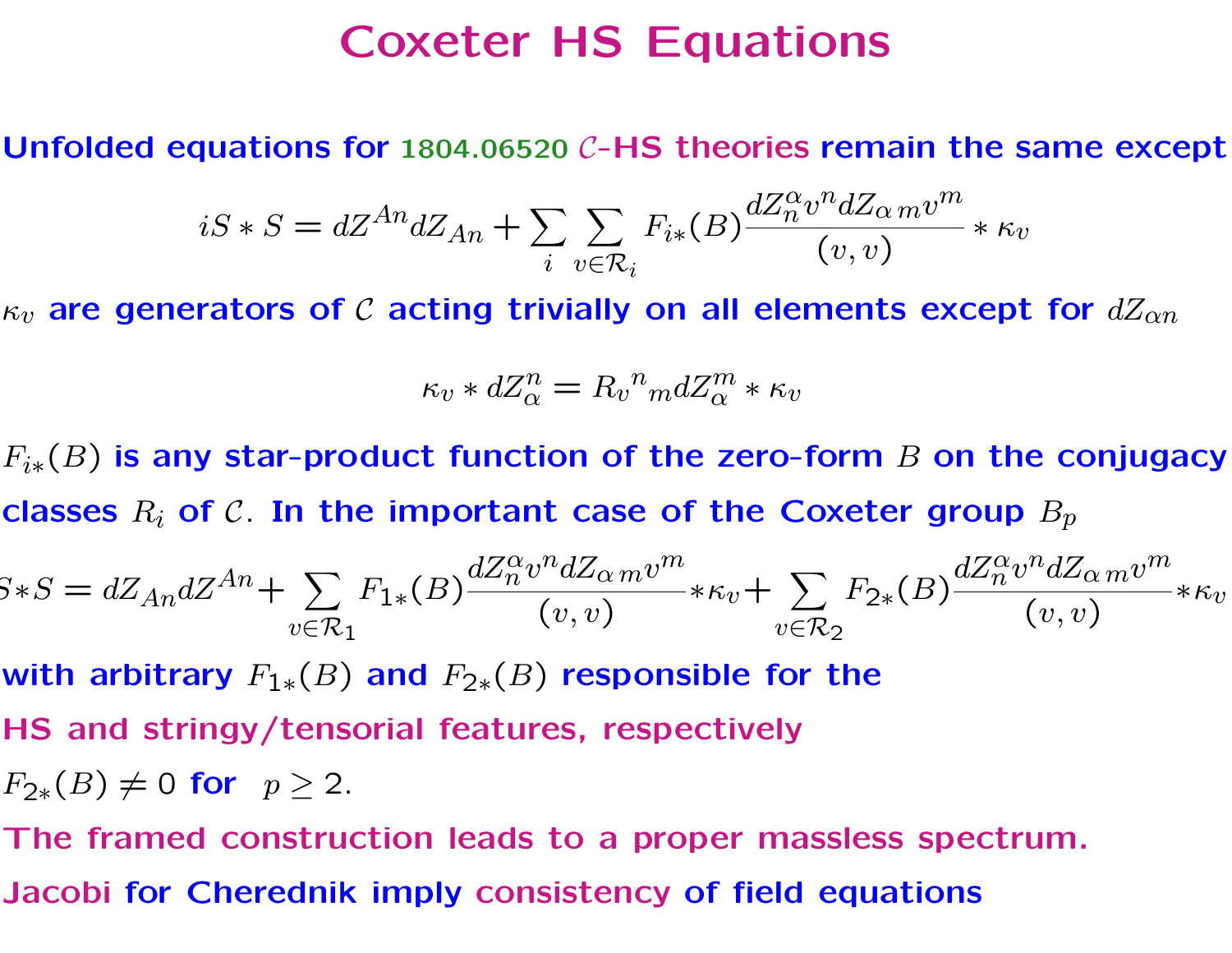## Extensions

W, S and B can be valued in any associative algebra  $A: A_\infty$  structure.

Multi-particle extensions are associated with the semi-simple Coxeter groups. The simplest option with  $\mathcal{C} \, = \, B^\mathcal{N}_p$  is the product of  $\mathcal N$  of  $B_p$ systems

$$
B_p^{\mathcal{N}} := \underbrace{B_p \times B_p \times \ldots}_{\mathcal{N}}.
$$

The limit  $\mathcal{N} \rightarrow \infty$  along with the graded symmetrization of the product factors expressing the spin-statistics is related to the (graded symmetric) multi-particle algebra  $M(h(\mathcal{C}))$  of the HS algebra  $h(\mathcal{C})$  $M(h(\mathcal{C})) = U(h(\mathcal{C}))$  Hopf algebra.

Multi-particle algebra  $M(h(\mathcal{C}))$  is conjectured to underly the full fledged string and tensor bulk models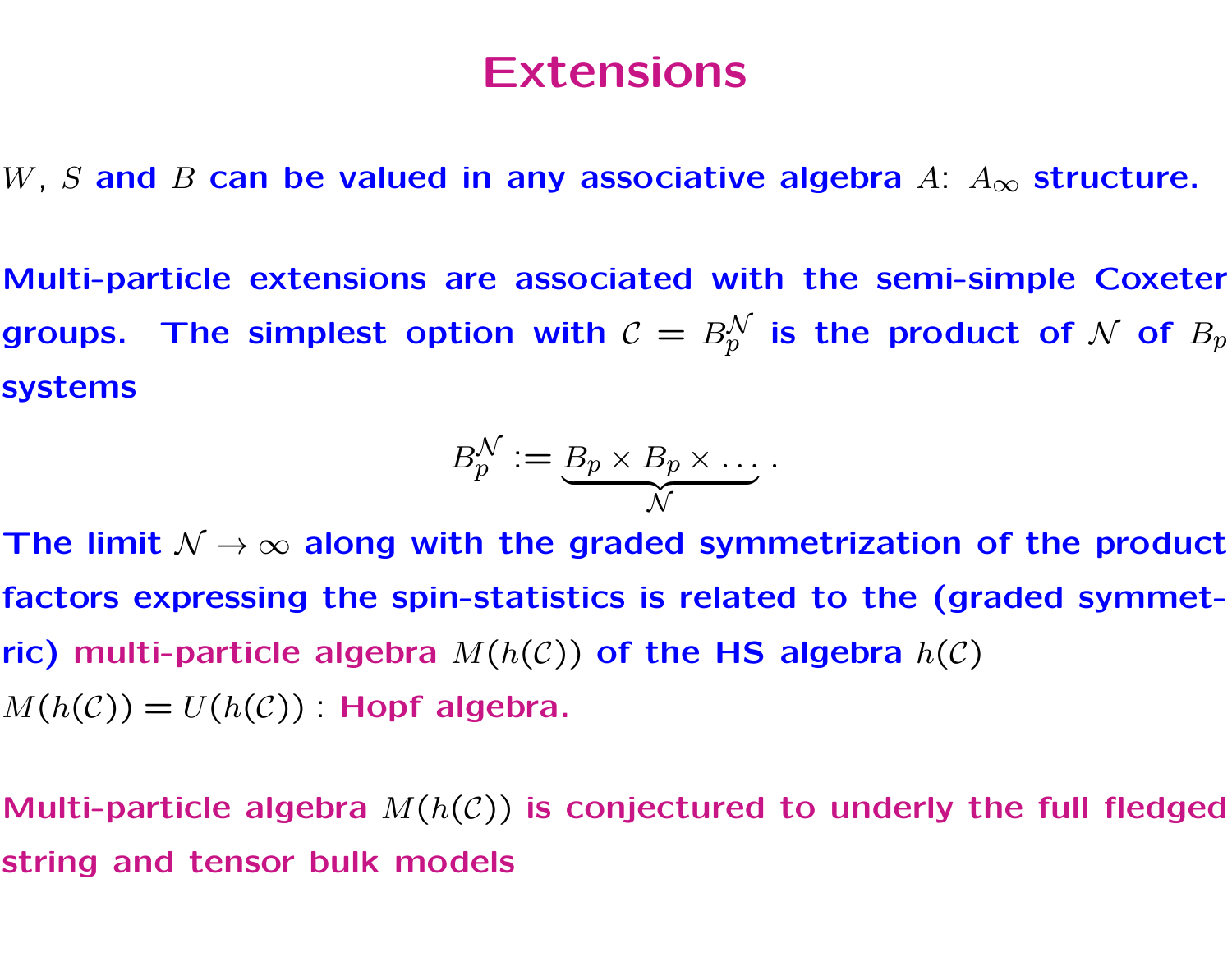#### Klein Operators and Single-Trace operators

Enlargement of the field spectra of the rank- $p > 1$  Coxeter HS models:  $C(Y_\alpha^n; k_v)$  depend on  $p$  copies of oscillators  $Y_\alpha^n$  and Klein operators  $k_v$ Qualitative agreement with enlargement of the boundary operators in tensorial boundary models.

Klein operators of Coxeter reflections permute master field arguments At  $p = 2$  the star product of two master fields  $C(Y_1, Y_2|x)k_{12}$  gives

$$
(C(Y_1, Y_2|x)k_{12}) * (C(Y_1, Y_2|x)k_{12}) = C(Y_1, Y_2|x) * C(Y_2, Y_1|x).
$$

 $p = 2$  system: strings of fields with repeatedly permuted arguments

$$
C_{string}^{n} := \underbrace{C(Y_1, Y_2 | x) * C(Y_2, Y_1 | x) * C(Y_1, Y_2 | x) \dots}_{n}.
$$

are analogous of the single-trace operators in  $AdS/CFT$ .  $C(Y_1, Y_2|x)$  and  $C(Y_1, Y_2|x) * C(Y_2, Y_1|x)$ : single-trace-like  $C(Y_1, Y_2|x) * C(Y_1, Y_2|x)$  : double-trace-like.

For  $p > 2$  fields carry p arguments permuted by  $S_p$  generated by  $k_{ij}$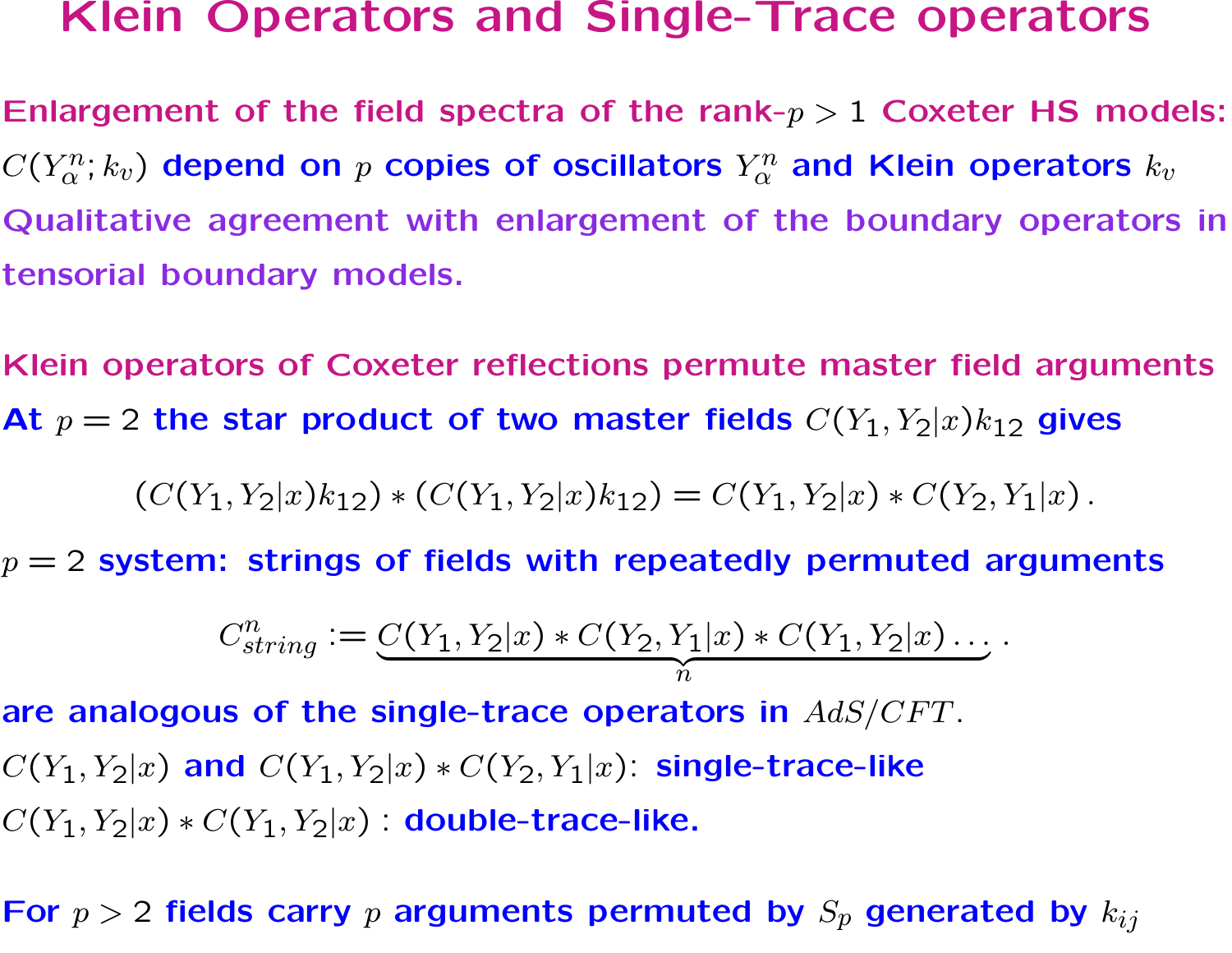#### Conclusion

- HS gauge theories contain gravity along with infinite towers of other fields with various spins including ordinary matter fields.
- Main principle: formal consistency & massless fields in the spectrum
- Coxeter HS theories extend minimal HS theories to String-like  $B_2$  models and tensor-like  $B_p$  models of any rank  $p$
- $\mathcal{N} = 4$  SYM is argued to be a natural dual of the  $B_2$ –HS model
- The spectrum of the  $B_2$  HS model is analogous to that of String Theory with the infinite set of Regge trajectories. Single-trace-like strings of operators and their tensor generalizations.
- Multi-particle states of a lower-dimensional model  $=$  elementary states in a higher-dimensional (particularly,  $10d$  model)
- riginal 3d and 4d spinorial HS theories: branes in the  $10d$  theory
- Main problem on the Agenda:
- spontaneous breaking of HS symmetries in the Coxeter HS models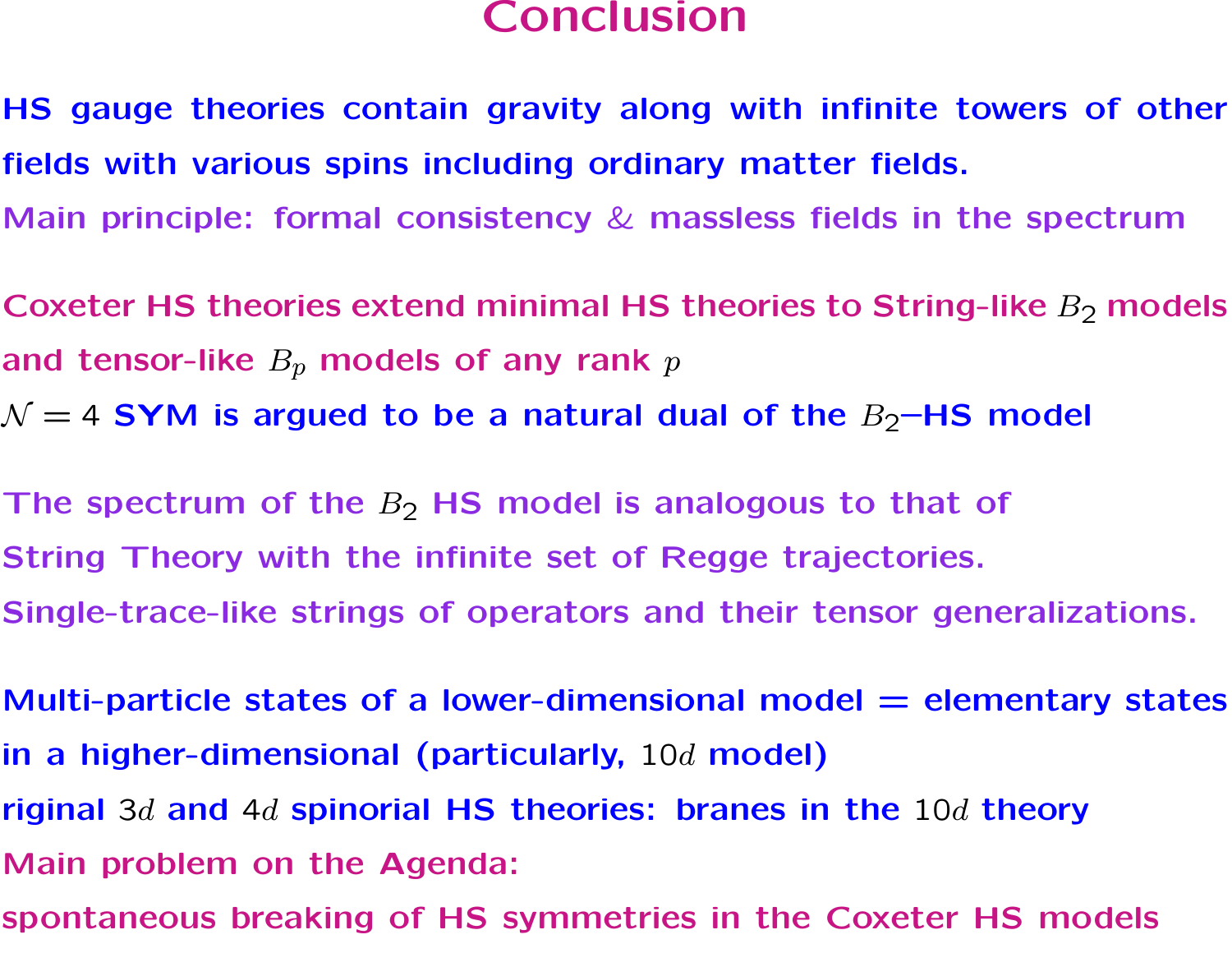### Vacuum and Fluctuations

h: a Lie algebra.  $\omega = \omega^{\alpha} T_{\alpha}$ : a h-valued 1-form h.

$$
G(\,\omega)=-\omega\wedge\omega\equiv-\frac{1}{2}\omega^\alpha\wedge\omega^\beta[T_\alpha,T_\beta]
$$

The unfolded equation with  $W = \omega$  has the zero-curvature form

$$
d\omega + \omega \wedge \omega = 0.
$$

Background geometry in a coordinate independent way.

Minkowski or  $AdS_d$  space-time: h is Poincare or  $AdS$  algebra Let  $W^{\alpha}$ contain  $p$ -forms  $\mathcal{C}^i$  (e.g. 0-forms) and  $G^i$  be linear in  $\omega$  and  $\mathcal C$ 

.

$$
G^i = -\omega^\alpha (T_\alpha)^i{}_j \wedge \mathcal{C}^j
$$

The compatibility condition:  $\mathcal{C}^i$  form some *h*-module. The unfolded equation

$$
D_{\omega}\mathcal{C}=0
$$

 $D_{\omega} \equiv d + \omega$ : covariant derivative in the *h*-module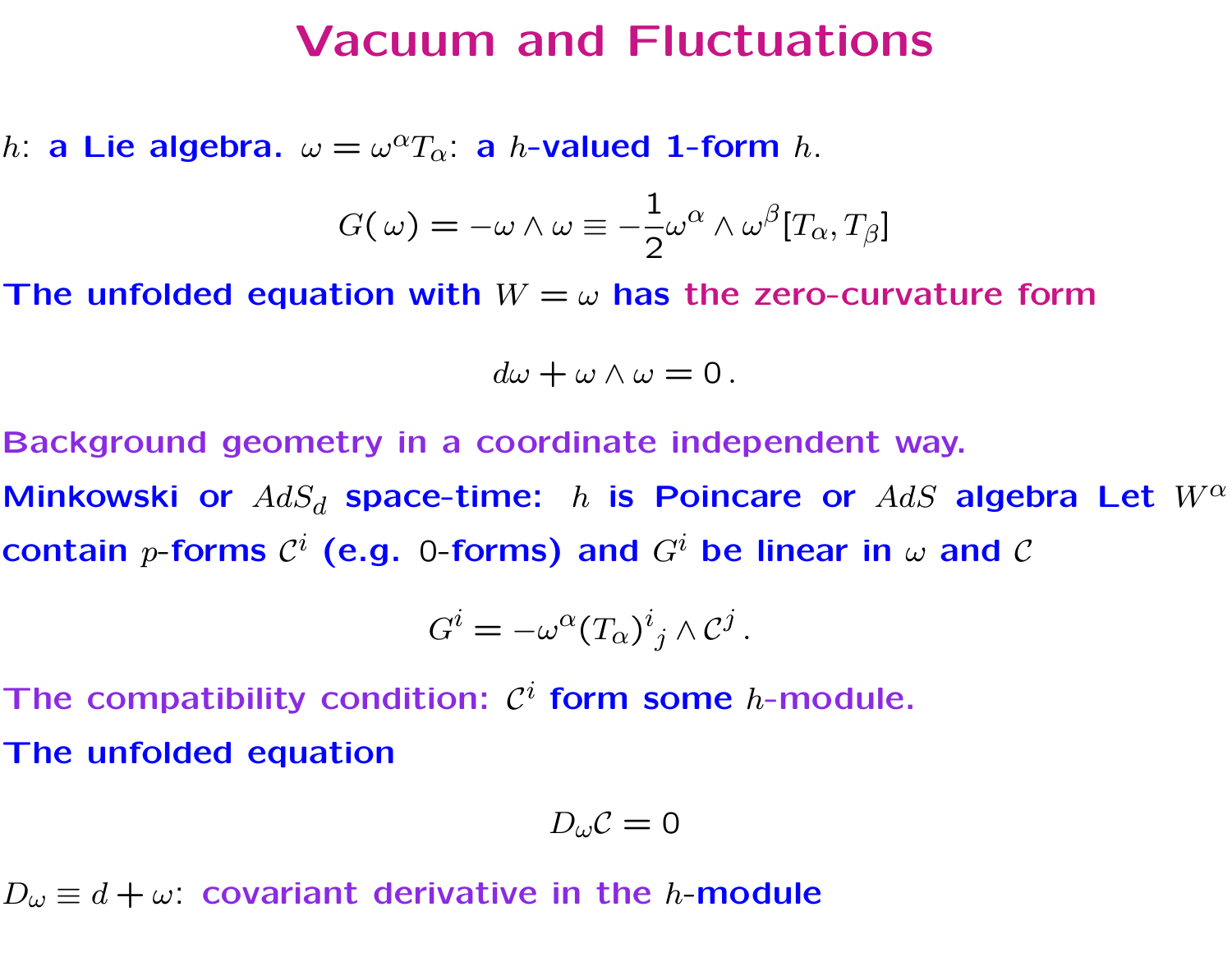## Unfolding and Holographic Duality

- Unfolded formulation unifies various dual versions of the same system. Duality in the same space-time:
- ambiguity in what is chosen to be dynamical or auxiliary fields.
- Holographic duality between theories in different dimensions: universal unfolded system admits different space-time interpretations.
- Extension of space-time without changing dynamics by letting the differential  $d$  and differential forms  $W$  to live in a larger space

$$
d = dX^{n} \frac{\partial}{\partial X^{n}} \to \tilde{d} = dX^{n} \frac{\partial}{\partial X^{n}} + d\hat{X}^{\hat{n}} \frac{\partial}{\partial \hat{X}^{\hat{n}}}, \qquad dX^{n}W_{n} \to dX^{n}W_{n} + d\hat{X}^{\hat{n}}\hat{W}_{\hat{n}},
$$

 $\widehat{X}^{\widehat{n}}$  are additional coordinates

$$
\tilde{\mathsf{d}}W^{\Omega}(X,\hat{X}) = G^{\Omega}(W(X,\hat{X}))
$$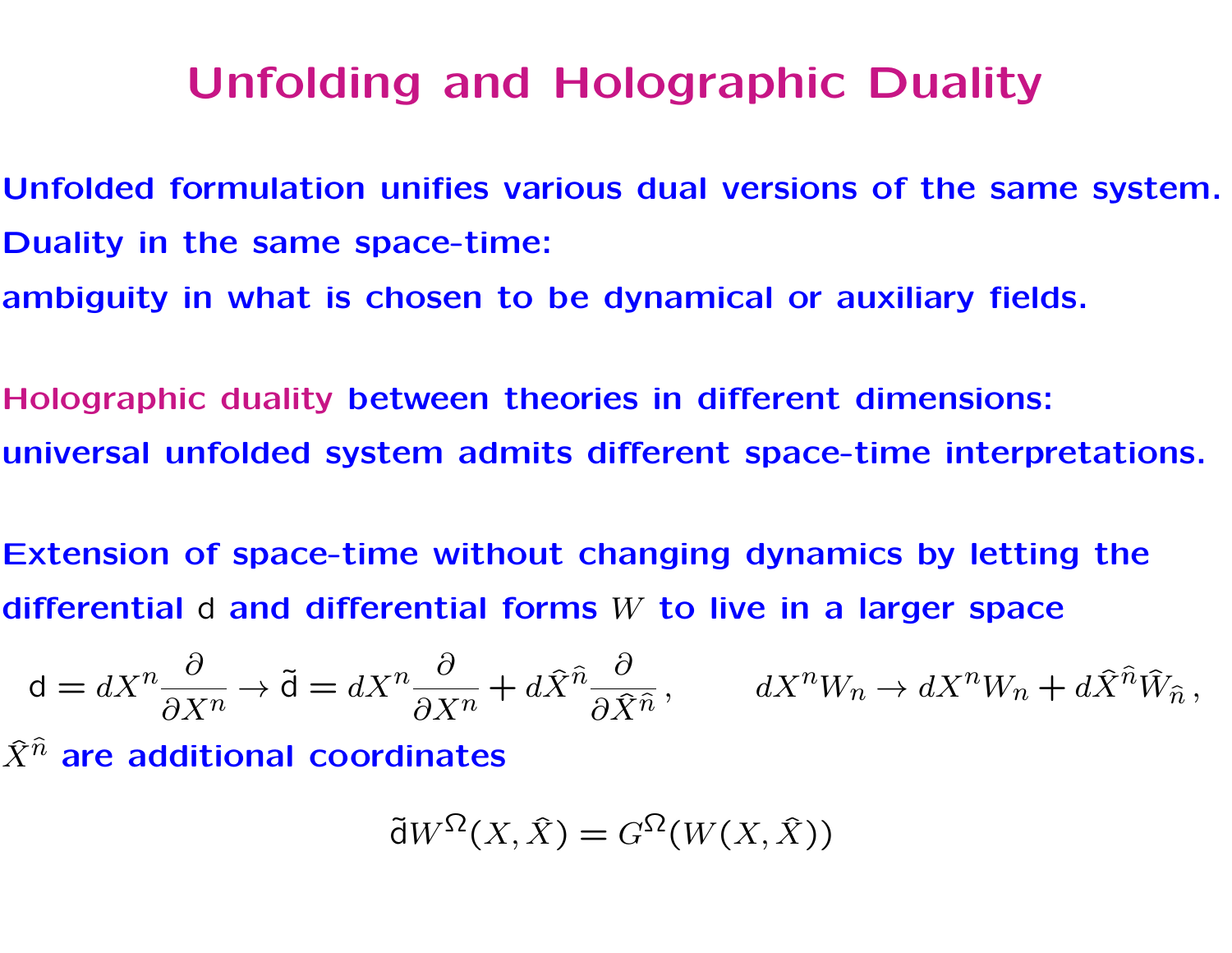### Framed Star Product

x-dependent fields  $W, S$  and  $B$  depend on  $p$  sets of variables  $Y_A^n$  $Z_A^n$ ,  $Z_A^n$   $(A=1,\ldots M)$ ,  $I_n$ , anticommuting differentials  $dZ_n^A$   $(n=1,\ldots p)$  and Klein-like operators  $\hat{k}_v$  associated with all roots of  $\mathcal{C}$ . Coxeter HS field equations are formulated in terms of the star product

$$
(f*g)(Z;Y;I) = \frac{1}{(2\pi)^{pM}} \int d^{pM}S \, d^{pM}T \exp\left[iS_n^A T_m^B \delta^{nm} C_{AB}\right] f(Z_i+I_iS_i; Y_i+I_iS_i; I)g
$$

$$
I_n * Y_A^n = Y_A^n * I_n = Y_A^n, \qquad I_n * Z_A^n = Z_A^n * I_n = Z_A^n, \qquad I_n * I_n = I_n
$$
**Implying**

 $[Y_A^n, Y_B^m]_* = -[Z_A^n, Z_B^m]_* = 2iC_{AB}\delta^{nm}I_n, \qquad [Y_A^n, Z_B^m]_* = 0.$ 

This star product admits inner Coxeter-Klein operators

$$
\exp{i\frac{v^nv^mZ_{\alpha n}Y^{\alpha}m}{(v,v)}}
$$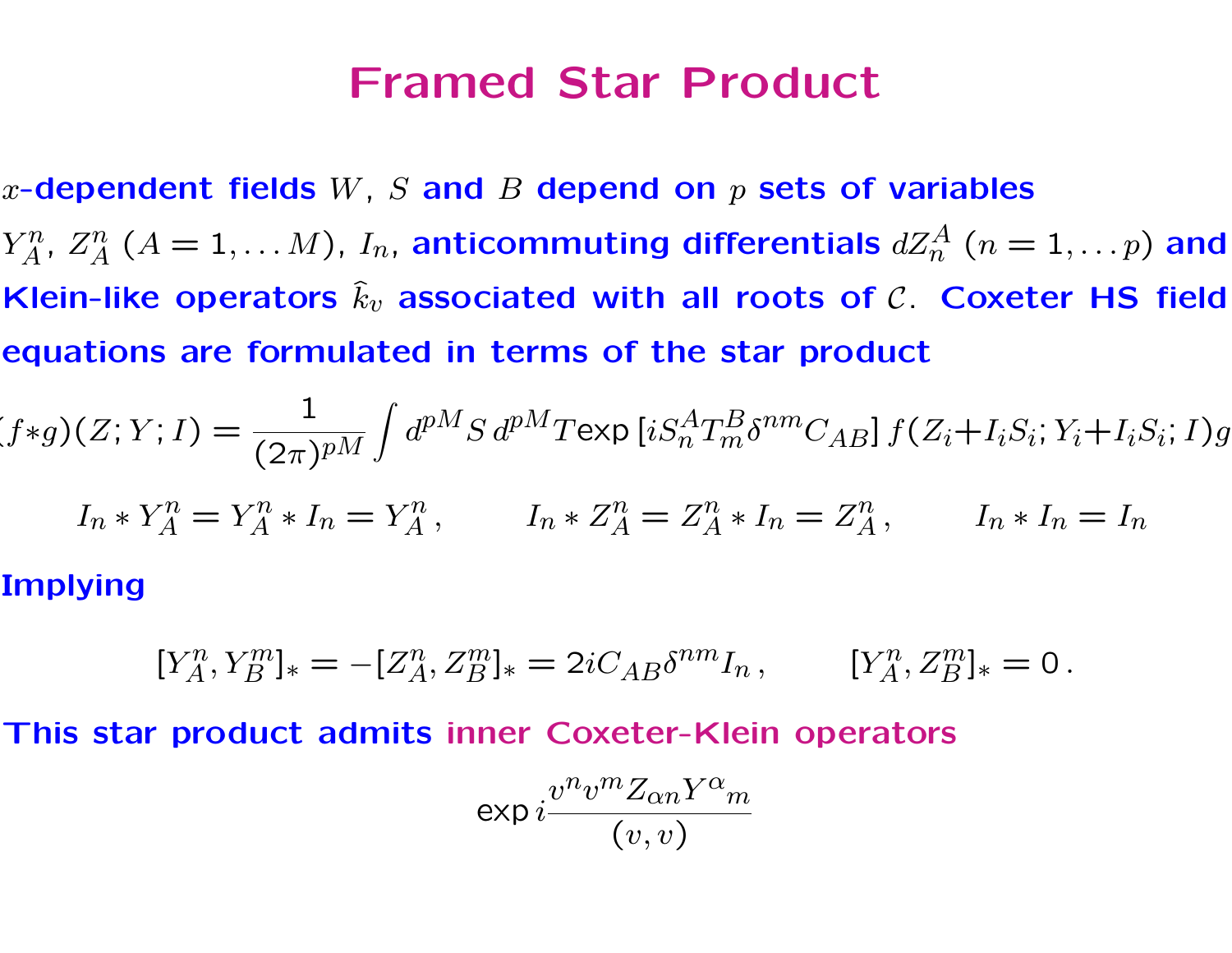## **Unitarity**

Covariant derivative for a rank-two field  $C(Y_1, k_1; Y_2, k_2) := C_{0,1}(Y_1, Y_2)k_2$ 

$$
D_0(C_{0,1}(Y_1, Y_2)) = \left(D^{\mathsf{L}} - h^{\alpha\dot{\beta}} \left(y_{1\alpha} \frac{\partial}{\partial \bar{y}_1^{\dot{\beta}}} + \frac{\partial}{\partial y_1^{\alpha}} \bar{y}_{1\dot{\beta}} - iy_{2\alpha} \bar{y}_{2\dot{\beta}} + i \frac{\partial^2}{\partial y_2^{\alpha} \partial \bar{y}_2^{\dot{\beta}}}\right)\right) C_{0,1}(Y_1, Y_2)
$$

 $C_{0,1}(Y_1, Y_2)$  is valued in the tensor product of the  $Y_1$ -adjoint module and Y<sub>2</sub>-twisted adjoint module.

Twisted adjoint module and its tensor products correspond to unitary multi-particle-like states.

Zero-form fields containing an adjoint module a factor do not form a unitary particle-like representation except for the  $Y_1$ -independent  $C_{1,2}(Y_1, Y_2)$ which decribes  $I_1$  unitary massless states in the  $Y_2$  sector.

Non-singlet states in the adjoint module factors can be truncated away: non-singlet elements of the adjoint factor are never generated.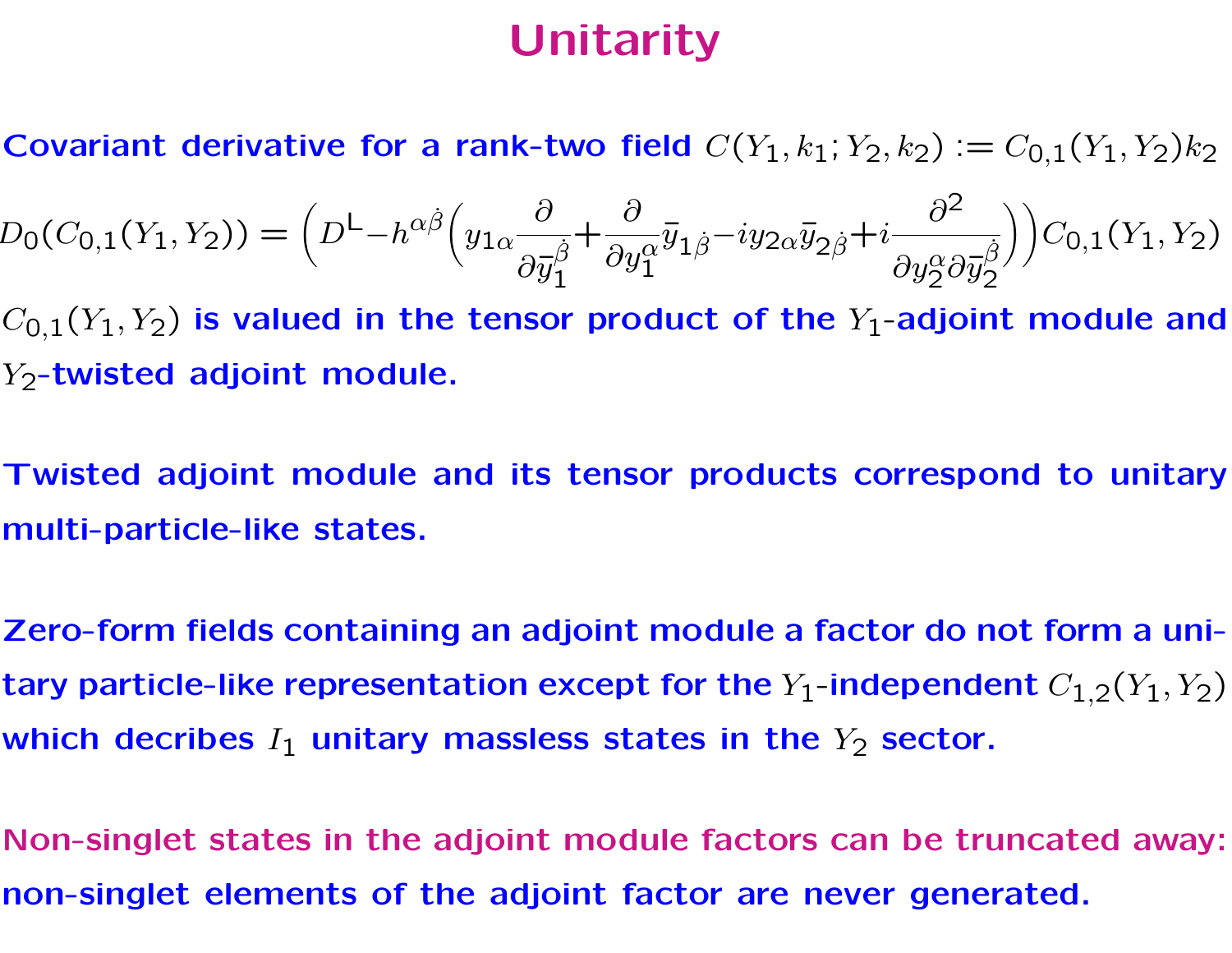#### Idempotent Extension

Let A be an associative algebra with the star product and a set of idempotents

$$
\pi_i * \pi_i = \pi_i, \qquad \pi_i \in A.
$$

$$
a_i^j \in A_i^j: \quad a_i^j = \pi_i * a * \pi_j, \quad a \in A \, .
$$

The matrix-like composition law

$$
(a * b)_i^j = \sum_k a_i^k * b_k^j
$$

A is the algebra of functions of  $dx, dZ, Z, Y, k_y, x$ 

 $\pi_i$ : Z-independent Fock idempotents of the star-product algebra.

The set of idempotents  $\pi_i$  has to be *C*-invariant

The idempotent-extended  $C$ -HS equations have the same form with the replacement of  $A \to A_{\{\pi\}}$ .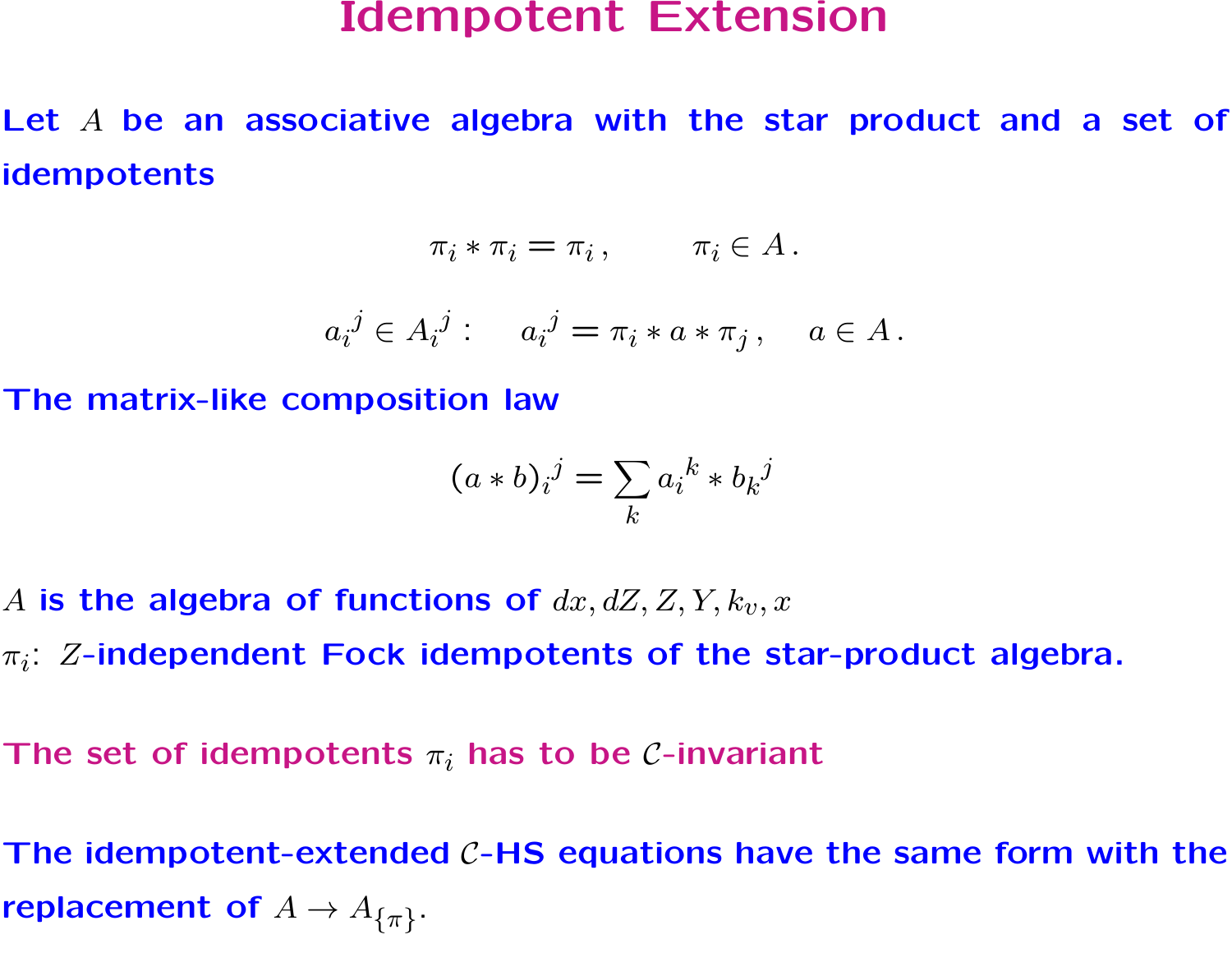### Vector-Like Models

#### Fock idempotent in the 4d HS theory

$$
\pi_i^{star} = 4 I_i \exp y_{i\alpha} \bar{y}_i^{\alpha}
$$

 $(y_{i\alpha} - i\bar{y}_{i\alpha}) * \pi_i^{star} = 0$ ,  $\pi_i^{star} * (y_{i\alpha} + i\bar{y}_{i\alpha}) = 0$ .

For HS fields carrying matrix indices

$$
\pi_i = \pi_i^{star} \pi_i^{color}, \qquad \pi_i^{color} = \delta_1^u \delta_v^1.
$$

 ${A_0}^i$ -module describes 3d conformal fields $= \,4d$  singletons: Idempotent realization of Klebanov-Polyakov  $AdS_4/CFT_3$ vector model HS holography checked by Giombi and Yin in 2009

Idempotent extensions of the Coxeter HS systems describe lower-dimensional brane-like objects.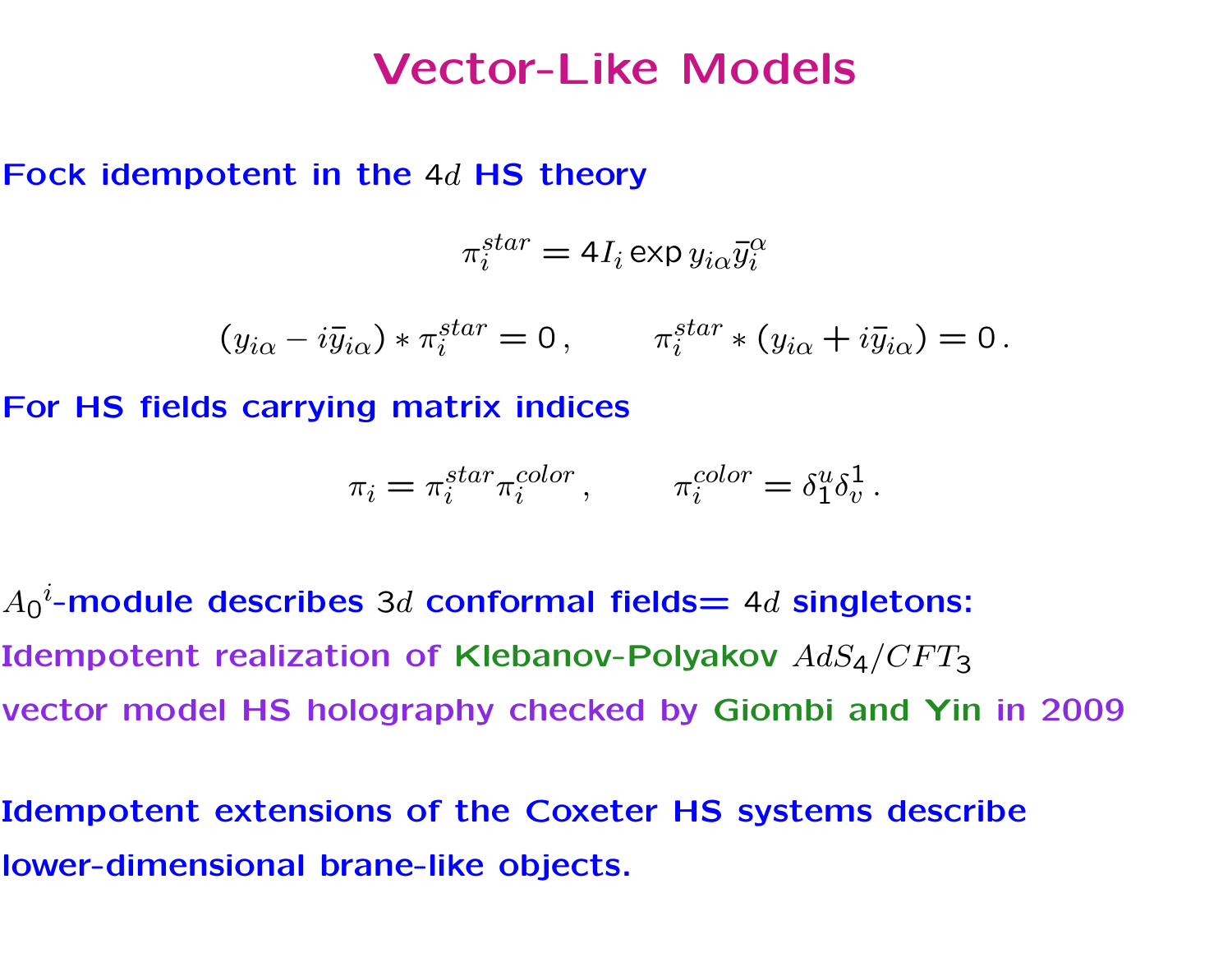#### $N = 4$  SUSY

4d conformal massless fields are valued in the Fock module  $\pi$  2002

$$
a_{\alpha} * \pi = 0, \qquad \bar{b}^{\dot{\beta}} * \pi = 0, \qquad \phi_i * \pi = 0, \qquad \pi * \bar{a}^{\dot{\alpha}} = 0, \ldots
$$

$$
[a_{\alpha}, b^{\beta}]_{*} = \delta_{\alpha}^{\beta}, \qquad [\bar{a}_{\dot{\gamma}}, \bar{b}^{\dot{\beta}}]_{*} = \delta_{\dot{\gamma}}^{\dot{\beta}}, \qquad \{\phi_{i}, \bar{\phi}^{j}\}_{*} = \delta_{i}^{j},
$$

 $i, j = 1, \ldots N$ . Bilinears:  $su(2, 2; N)$ . Clifford oscillators: color  $Mat_{2^{2}N}$ .

 $B_2$ -HS theory contains  $y_{i\alpha}$ ,  $\bar y_{i\dot\alpha}$ . Vacuum  $\pi$  is defined by  $\phi_i$ ,  $\bar\phi^j$  and

$$
a_{\alpha} = y_{1\alpha} + iy_{2\alpha}, \quad b_{\alpha} = \frac{1}{4i}(y_{1\alpha} - iy_{2\alpha}), \quad \bar{a}_{\dot{\alpha}} = \bar{y}_{1\dot{\alpha}} - i\bar{y}_{2\dot{\alpha}}, \quad \bar{b}_{\dot{\alpha}} = \frac{1}{4i}(\bar{y}_{1\dot{\alpha}} + i\bar{y}_{2\dot{\alpha}})
$$

4d massless conformal fields are valued in the Fock modules. Reflection  $Y_1^A \leftrightarrow Y_2^A$  maps  $\pi$  to the opposite idempotent  $\tilde{\pi}$ 

$$
b_{\alpha} * \tilde{\pi} = 0, \qquad \bar{a}^{\dot{\beta}} * \tilde{\pi} = 0, \qquad \bar{\phi}^i * \tilde{\pi} = 0, \qquad \tilde{\pi} * \bar{b}^{\dot{\alpha}} = 0, \ldots
$$

Both  $\pi$  and  $\tilde{\pi}$  have to be present. Elements  $\pi * a * \tilde{\pi}$  are ill defined: at  $N = 0$ ,  $\pi * \tilde{\pi} = \infty$ . Bosons and fermions contribute with opposite signs. The compensation occurs at  $N = 4$  when  $\#_B = \#_F$ .  $N = 4$  SYM is the only  $N = 4$  massless conformal system with spins  $s \leq 1$ .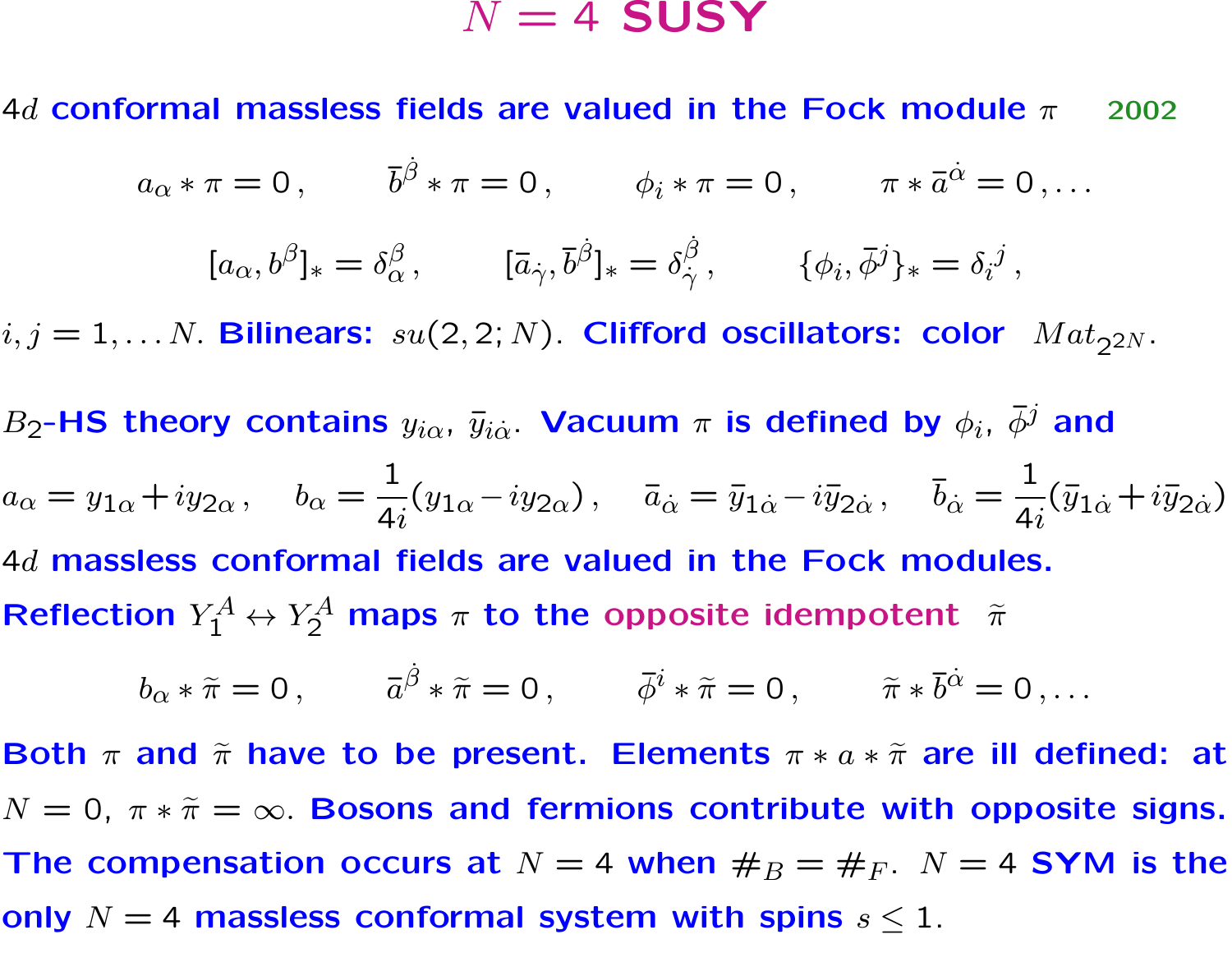## Extension to Higher Forms and Invariant Functionals

- $W + S \rightarrow W$ : forms of all odd degrees
- $B \rightarrow \mathcal{B}$ : forms of all even degrees
- $L$  are Lagrangian-type closed forms generating invariants

$$
\mathcal{W} * \mathcal{W} = -i \Big( dZ^{An} dZ_{An} + F_*(\mathcal{B}, \gamma_i) \Big) + \mathcal{L}(x)I \,, \tag{1}
$$

$$
[\mathcal{W}, \mathcal{B}]_* = 0, \qquad (2)
$$

#### where

$$
\gamma_i = \sum_{v \in \mathcal{R}_i} \frac{dZ_n^{\alpha} v^n dZ_{\alpha m} v^m}{(v, v)} * \hat{\kappa}_v. \tag{3}
$$

are central.

#### Resulting theory describes also higher differential forms

Algebraically, this constructions leads to an interesting generalization of Cherednik algebras